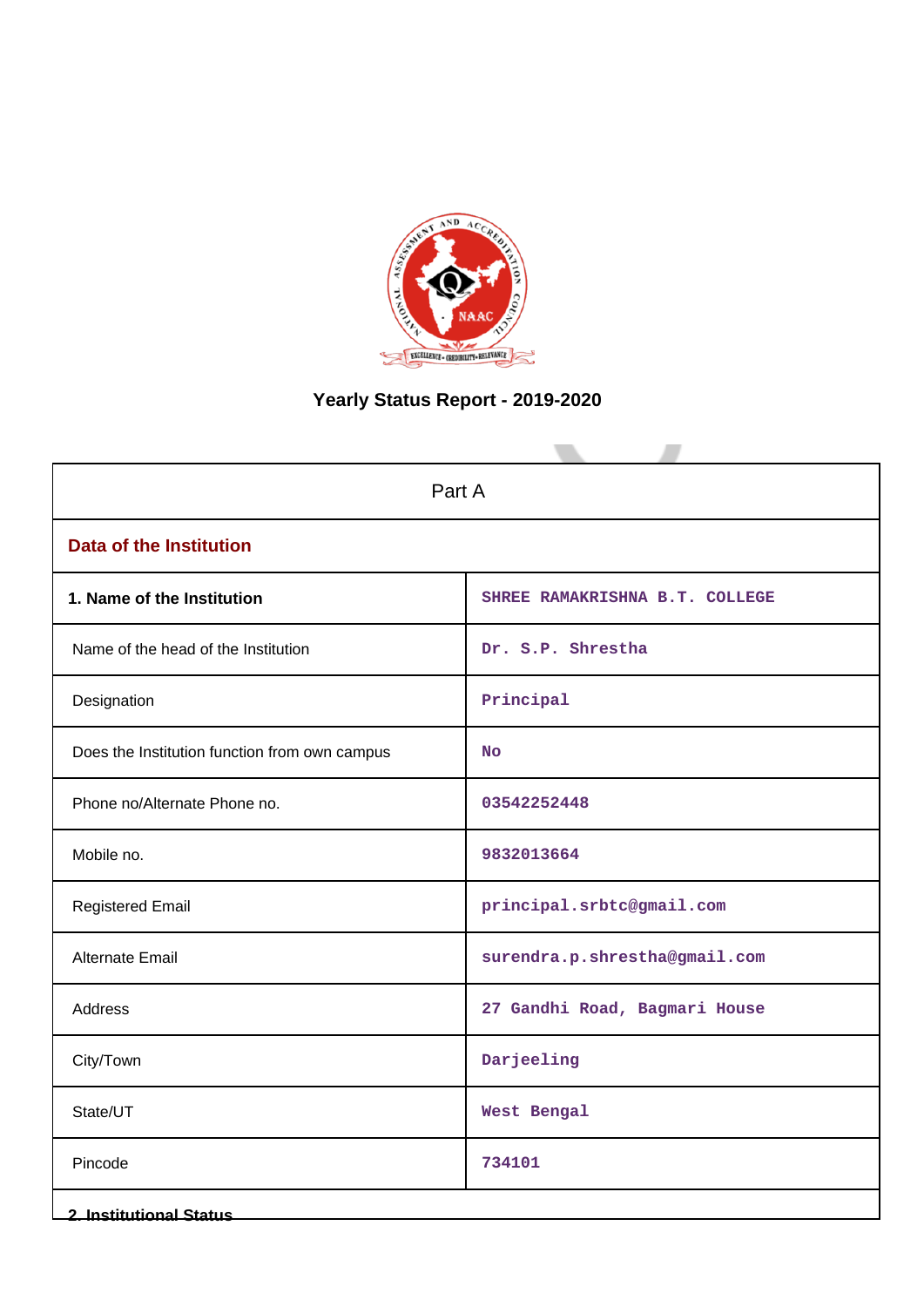| Affiliated / Constituent                                 | Affiliated                                                       |
|----------------------------------------------------------|------------------------------------------------------------------|
| Type of Institution                                      | Co-education                                                     |
| Location                                                 | Urban                                                            |
| <b>Financial Status</b>                                  | state                                                            |
| Name of the IQAC co-ordinator/Director                   | <b>JAYNAL ABEDIN SARKAR</b>                                      |
| Phone no/Alternate Phone no.                             | 918436307342                                                     |
| Mobile no.                                               | 8436307342                                                       |
| <b>Registered Email</b>                                  | jaynalabedinsarkar@gmail.com                                     |
| Alternate Email                                          | principal.srbtc@gmail.com                                        |
| 3. Website Address                                       |                                                                  |
| Web-link of the AQAR: (Previous Academic Year)           | http://srbtcdarjeeling.com/userfiles<br>/file/agar 2018 2019.pdf |
| 4. Whether Academic Calendar prepared during<br>the year | Yes                                                              |

if yes,whether it is uploaded in the institutional website:

## **5. Accrediation Details**

| Cycle | <b>CGPA</b><br>Year of<br>Grade |              | Validitv |                   |                   |
|-------|---------------------------------|--------------|----------|-------------------|-------------------|
|       |                                 | Accrediation |          | Period From       | Period To         |
| --    | $B+$                            | 2.59         | 2017     | $27 - Nov - 2017$ | $26 - Nov - 2022$ |

**6. Date of Establishment of IQAC** 30-Jun-2014

[http://srbtcdarjeeling.com/academic-](http://srbtcdarjeeling.com/academic-calendar--list-of-holiday.php)

[calendar--list-of-holiday.php](http://srbtcdarjeeling.com/academic-calendar--list-of-holiday.php)

## **7. Internal Quality Assurance System**

| Quality initiatives by IQAC during the year for promoting quality culture |                   |                                       |  |  |  |  |  |  |  |
|---------------------------------------------------------------------------|-------------------|---------------------------------------|--|--|--|--|--|--|--|
| Item / Title of the quality initiative by<br><b>IQAC</b>                  | Date & Duration   | Number of participants/ beneficiaries |  |  |  |  |  |  |  |
| Annual IQAC meeting was<br>organised                                      | $09 - Dec - 2019$ | $12 \overline{2}$                     |  |  |  |  |  |  |  |
| Reconstitution of IQAC                                                    | $24 - Feb - 2020$ | 12                                    |  |  |  |  |  |  |  |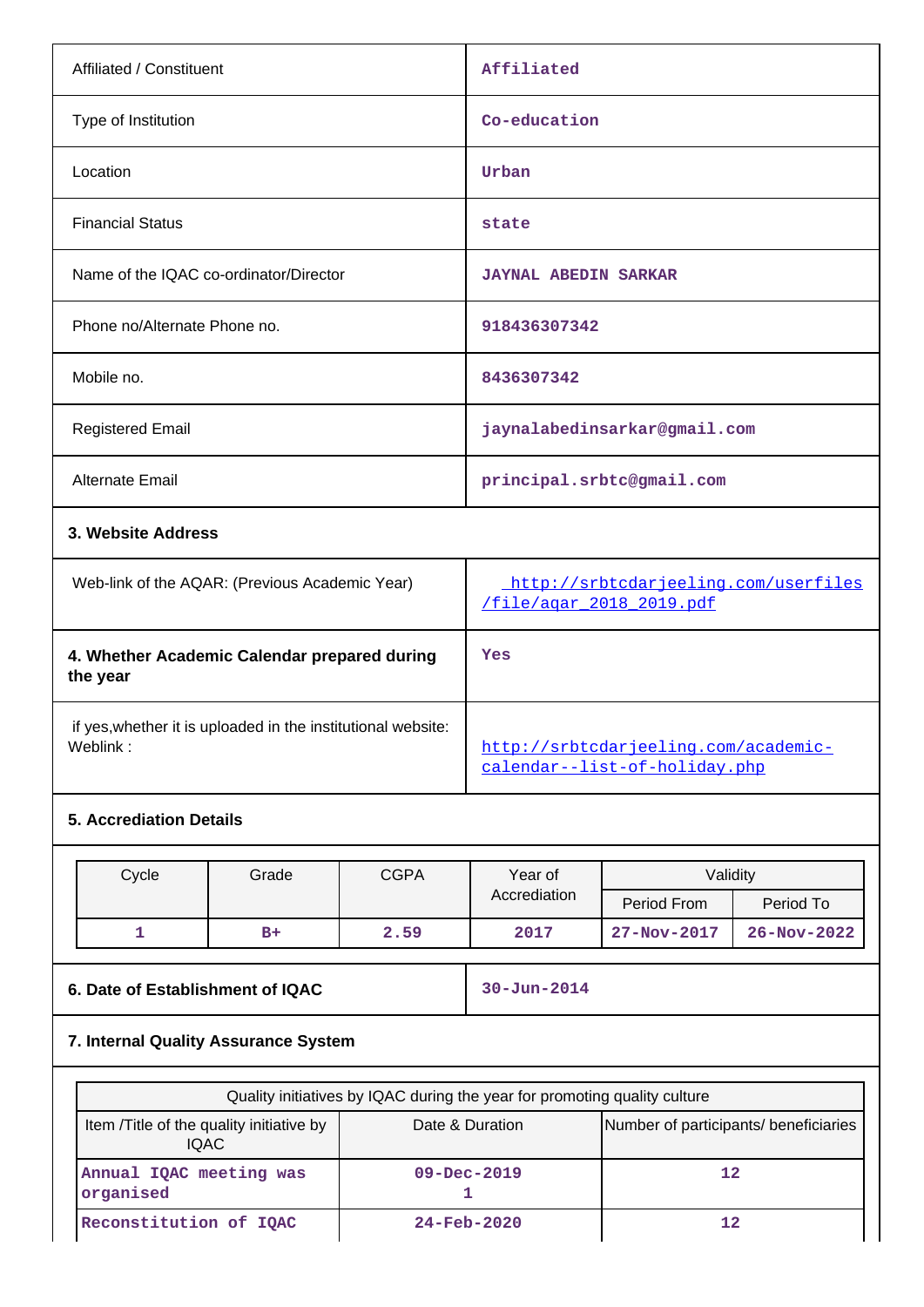|                                                                                                                                                                      |                                   | $\mathbf{2}$          |                                      |        |
|----------------------------------------------------------------------------------------------------------------------------------------------------------------------|-----------------------------------|-----------------------|--------------------------------------|--------|
|                                                                                                                                                                      |                                   | View File             |                                      |        |
| 8. Provide the list of funds by Central/ State Government- UGC/CSIR/DST/DBT/ICMR/TEQIP/World<br><b>Bank/CPE of UGC etc.</b>                                          |                                   |                       |                                      |        |
| Institution/Departmen<br>t/Faculty                                                                                                                                   | Scheme                            | <b>Funding Agency</b> | Year of award with<br>duration       | Amount |
|                                                                                                                                                                      | No Data Entered/Not Applicable!!! | No Files Uploaded !!! |                                      |        |
|                                                                                                                                                                      |                                   |                       |                                      |        |
| 9. Whether composition of IQAC as per latest<br><b>NAAC</b> guidelines:                                                                                              |                                   | Yes                   |                                      |        |
| Upload latest notification of formation of IQAC                                                                                                                      |                                   | View File             |                                      |        |
| 10. Number of IQAC meetings held during the<br>year :                                                                                                                |                                   | 2                     |                                      |        |
| The minutes of IQAC meeting and compliances to the<br>decisions have been uploaded on the institutional<br>website                                                   |                                   | Yes                   |                                      |        |
| Upload the minutes of meeting and action taken report                                                                                                                |                                   | View File             |                                      |        |
| 11. Whether IQAC received funding from any of<br>the funding agency to support its activities<br>during the year?                                                    |                                   | <b>No</b>             |                                      |        |
| 12. Significant contributions made by IQAC during the current year(maximum five bullets)                                                                             |                                   |                       |                                      |        |
| Development of the College Building under RUSA                                                                                                                       |                                   |                       |                                      |        |
| Beautification of the college                                                                                                                                        |                                   |                       |                                      |        |
| Development of the quality culture in the institution                                                                                                                |                                   |                       |                                      |        |
| Discussion of the Covid-19 Situation                                                                                                                                 |                                   |                       |                                      |        |
|                                                                                                                                                                      | View File                         |                       |                                      |        |
| 13. Plan of action chalked out by the IQAC in the beginning of the academic year towards Quality<br>Enhancement and outcome achieved by the end of the academic year |                                   |                       |                                      |        |
|                                                                                                                                                                      | Plan of Action                    |                       | Achivements/Outcomes                 |        |
| Academic                                                                                                                                                             |                                   |                       | List of college activities including |        |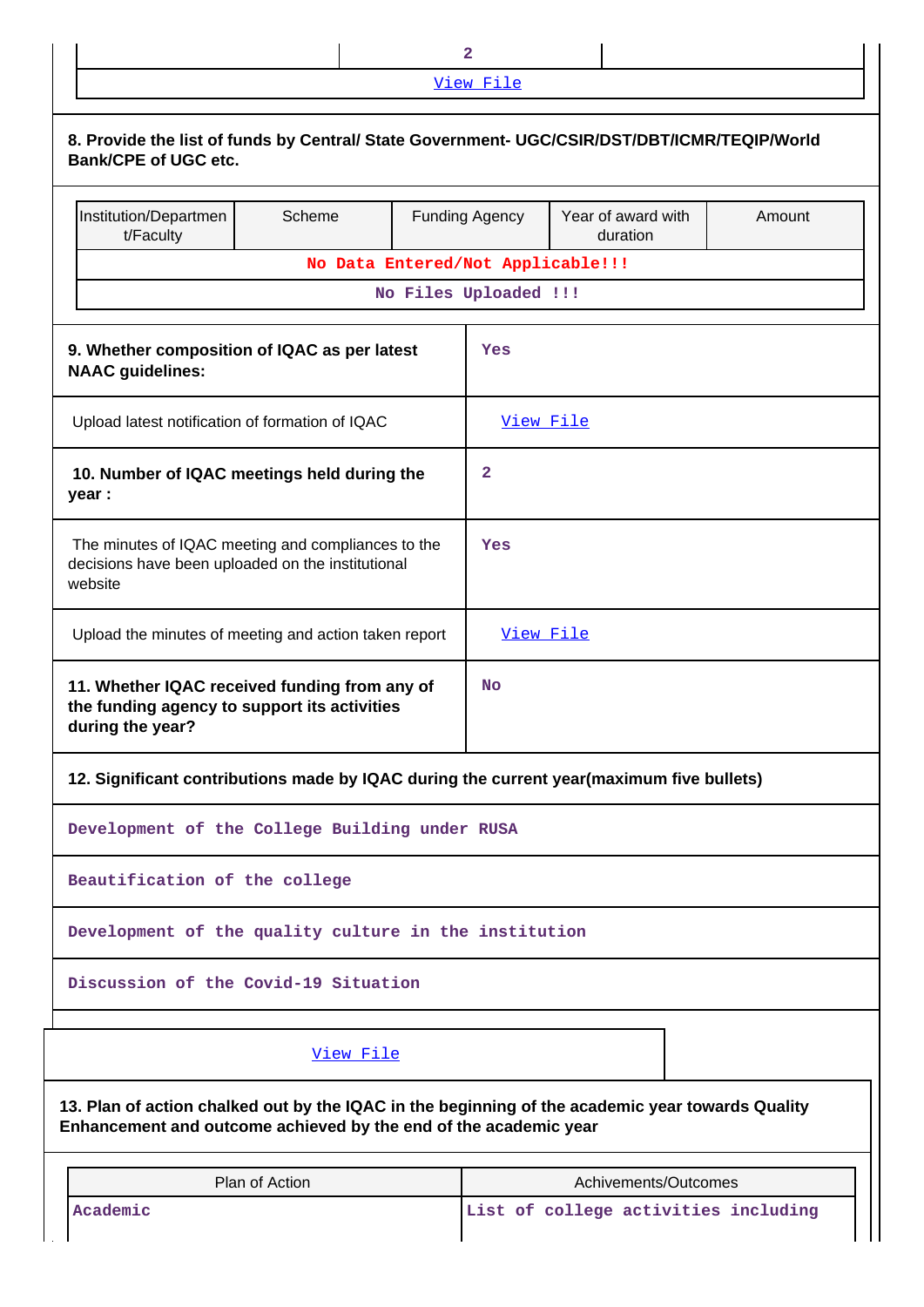|                                                                                                                      | examination                                                                                                                                                                                                                                                                                                                                                                                                                                                                                                                                                                                                                                                                                                                                                                                                                                                                                                                                                                                                                                                                                                              |
|----------------------------------------------------------------------------------------------------------------------|--------------------------------------------------------------------------------------------------------------------------------------------------------------------------------------------------------------------------------------------------------------------------------------------------------------------------------------------------------------------------------------------------------------------------------------------------------------------------------------------------------------------------------------------------------------------------------------------------------------------------------------------------------------------------------------------------------------------------------------------------------------------------------------------------------------------------------------------------------------------------------------------------------------------------------------------------------------------------------------------------------------------------------------------------------------------------------------------------------------------------|
| Increase the number of Ph.D. degree<br>holder                                                                        | Four pursuing                                                                                                                                                                                                                                                                                                                                                                                                                                                                                                                                                                                                                                                                                                                                                                                                                                                                                                                                                                                                                                                                                                            |
| Infrastructure development, Addition of<br>New books and Journals in the Library<br>and Extension of Library.        | Achieved                                                                                                                                                                                                                                                                                                                                                                                                                                                                                                                                                                                                                                                                                                                                                                                                                                                                                                                                                                                                                                                                                                                 |
|                                                                                                                      | No Files Uploaded !!!                                                                                                                                                                                                                                                                                                                                                                                                                                                                                                                                                                                                                                                                                                                                                                                                                                                                                                                                                                                                                                                                                                    |
| 14. Whether AQAR was placed before statutory<br>body?                                                                | <b>No</b>                                                                                                                                                                                                                                                                                                                                                                                                                                                                                                                                                                                                                                                                                                                                                                                                                                                                                                                                                                                                                                                                                                                |
| 15. Whether NAAC/or any other accredited<br>body(s) visited IQAC or interacted with it to<br>assess the functioning? | <b>No</b>                                                                                                                                                                                                                                                                                                                                                                                                                                                                                                                                                                                                                                                                                                                                                                                                                                                                                                                                                                                                                                                                                                                |
| 16. Whether institutional data submitted to<br><b>AISHE:</b>                                                         | Yes                                                                                                                                                                                                                                                                                                                                                                                                                                                                                                                                                                                                                                                                                                                                                                                                                                                                                                                                                                                                                                                                                                                      |
| Year of Submission                                                                                                   | 2020                                                                                                                                                                                                                                                                                                                                                                                                                                                                                                                                                                                                                                                                                                                                                                                                                                                                                                                                                                                                                                                                                                                     |
| Date of Submission                                                                                                   | 28-Feb-2020                                                                                                                                                                                                                                                                                                                                                                                                                                                                                                                                                                                                                                                                                                                                                                                                                                                                                                                                                                                                                                                                                                              |
| 17. Does the Institution have Management<br><b>Information System?</b>                                               | Yes                                                                                                                                                                                                                                                                                                                                                                                                                                                                                                                                                                                                                                                                                                                                                                                                                                                                                                                                                                                                                                                                                                                      |
| If yes, give a brief descripiton and a list of modules<br>currently operational (maximum 500 words)                  | Admissions are accomplished through<br>online mode only. Admission related<br>application forms are uploaded on<br>college website. On the basis of merit<br>only selection of the candidates is<br>done. Reserved Category candidates are<br>selected as per the Govt. Reservations<br>rules this list is attached separately<br>to ensure chances for them in Higher<br>Education. Data required by the<br>University is sent online and<br>offline(as and when required) based on<br>the information drawn from the<br>Application Forms for admission.<br>Student information is available on the<br>website. All relevant information<br>regarding the college, notices and<br>announcements, sessional activities are<br>uploaded on website time to time. Marks<br>obtained by student's at all internal<br>examinations are entered into the<br>college website by the Faculty.<br>Semester wise Final examination's<br>result is released online by the<br>Affiliating University. All Fees are<br>paid online in the bank. Likewise fees<br>for University Examination also<br>remitted online. Parent Teacher |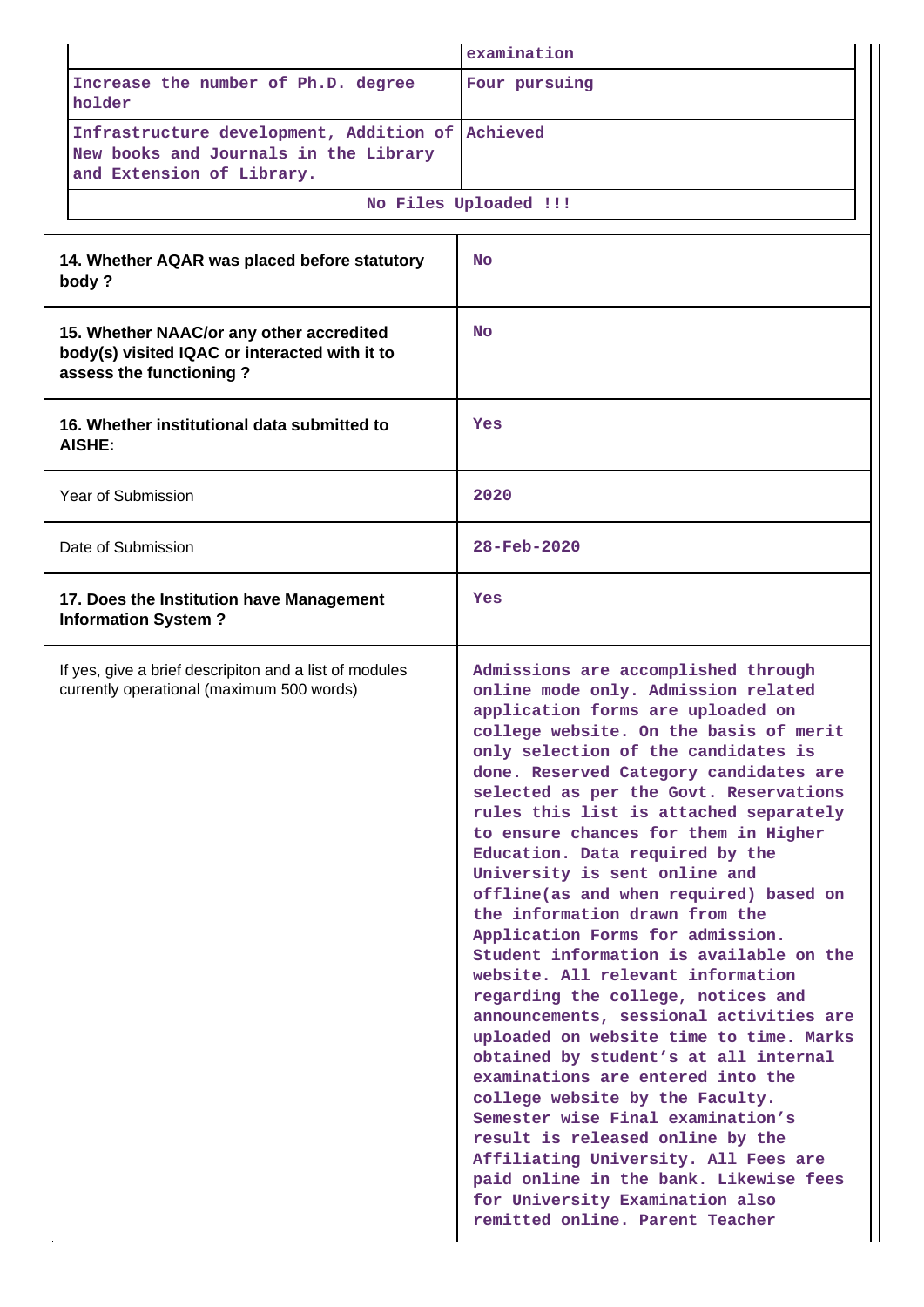**meetings are also held. Information is disseminated through college website, Social Network: Information to stakeholders through college website. Staff informed through notice, Whatsapp group, verbally through meetings.**

# **Part B**

## **CRITERION I – CURRICULAR ASPECTS**

### **1.1 – Curriculum Planning and Implementation**

 1.1.1 – Institution has the mechanism for well planned curriculum delivery and documentation. Explain in 500 words

 **Curriculum planning, construction, implementing, revision, upgradation is done at the University level. The college has a mechanism for effective, documented curriculum delivery. At the commencement of each academic year, every faculty member provides the students with individual time plans and reading lists for each course which are displayed on notice board as well as college website. These time plans are adhered to, so that the student is able to gauge with a degree of clarity, what portion of the curriculum will be delivered within the stipulated time frame. These time plans are also preserved each year as documentation. Besides traditional lectures and seminars, infrastructure for the use of ICT in classrooms, like power point presentations, audio-visual support are all available to make the delivery of the curriculum enabling and interesting for the student trainees. Sessional activities are planned, observed, and uploaded as per the norms and demands in order to make the curriculum delivery more holistic and effective. Tutorials are held with mentoring and participative learning is emphasized. Internal assessment is done transparently with examined scripts shown to students. Inter-personal skills are enhanced through various co-curricular activities and Value Education. Leaner centric, activity based, Explicit, Implicit curriculum etc. with practical and library work has been prioritized. Micro Teaching, Simulated Teaching, Team Teaching, Co-Operative learning, Peer learning, School/Field study projects, School Internship are done practically to acquire various skills consistently with leadership qualities and ultimately to build up positively infectious Institution.**

| 1.1.2 – Certificate/ Diploma Courses introduced during the academic year                                                                                                 |                             |                          |                   |                                                 |                      |  |  |  |  |  |
|--------------------------------------------------------------------------------------------------------------------------------------------------------------------------|-----------------------------|--------------------------|-------------------|-------------------------------------------------|----------------------|--|--|--|--|--|
| Certificate<br>Diploma Courses                                                                                                                                           |                             | Dates of<br>Introduction | <b>Duration</b>   | Focus on employ<br>ability/entreprene<br>urship | Skill<br>Development |  |  |  |  |  |
| <b>NIL</b>                                                                                                                                                               | Nil                         | Nil                      | Nil               | Nil                                             | Nil                  |  |  |  |  |  |
| 1.2 - Academic Flexibility                                                                                                                                               |                             |                          |                   |                                                 |                      |  |  |  |  |  |
| 1.2.1 – New programmes/courses introduced during the academic year                                                                                                       |                             |                          |                   |                                                 |                      |  |  |  |  |  |
|                                                                                                                                                                          | Programme/Course            | Programme Specialization |                   | Dates of Introduction                           |                      |  |  |  |  |  |
|                                                                                                                                                                          | Nill                        |                          | <b>NIL</b>        |                                                 | Nill                 |  |  |  |  |  |
|                                                                                                                                                                          |                             |                          | No file uploaded. |                                                 |                      |  |  |  |  |  |
| 1.2.2 – Programmes in which Choice Based Credit System (CBCS)/Elective course system implemented at the<br>affiliated Colleges (if applicable) during the academic year. |                             |                          |                   |                                                 |                      |  |  |  |  |  |
| <b>CBCS</b>                                                                                                                                                              | Name of programmes adopting | Programme Specialization |                   | Date of implementation of                       |                      |  |  |  |  |  |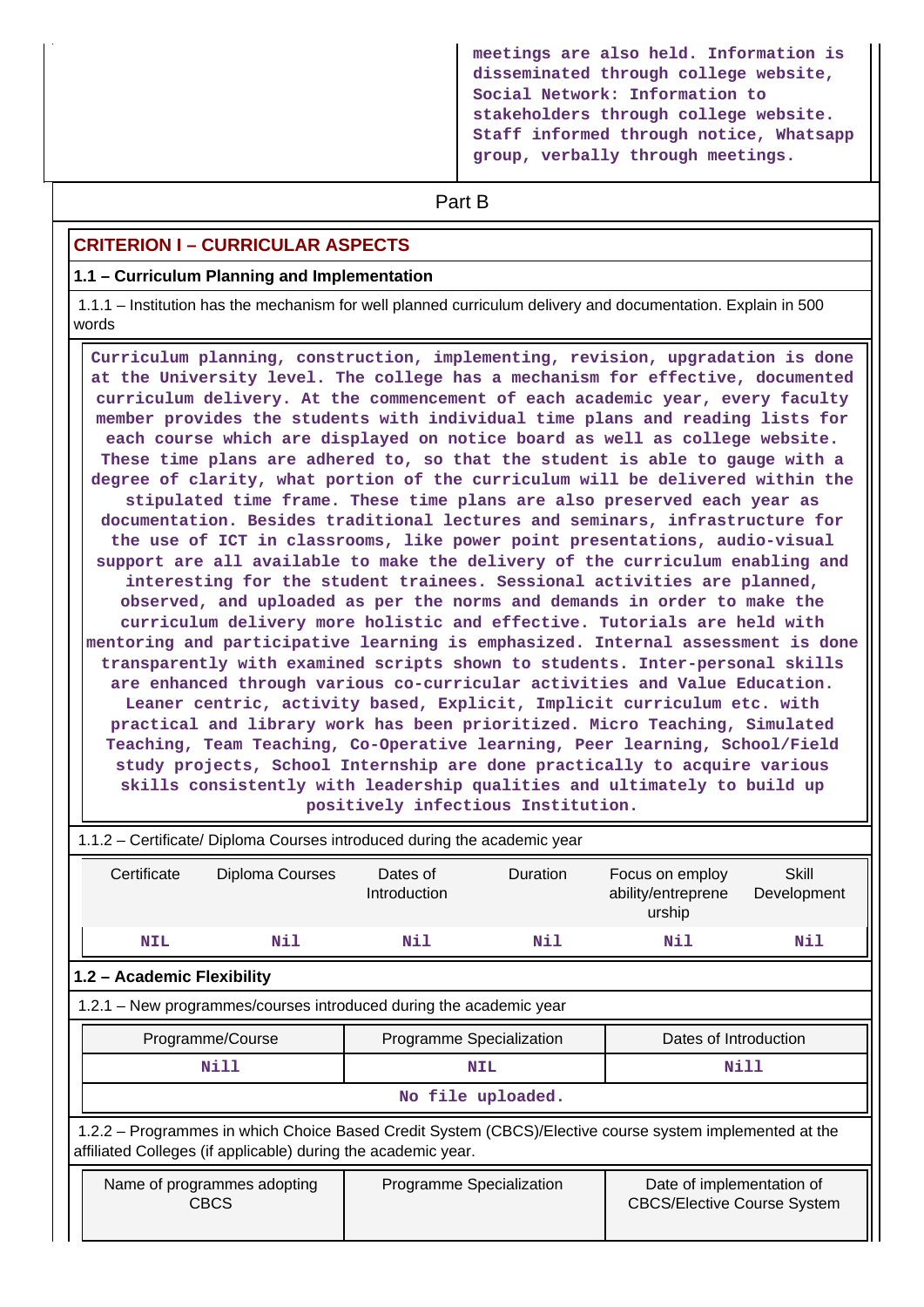| Nill                                                                                                                                                                                                                                                                                                                                                                                                                                                                                                                                                                                                                                                                                                                                                                                                |                                                                  | <b>NIL</b>                   |  |                                   | Nill                                                         |  |  |  |  |  |  |
|-----------------------------------------------------------------------------------------------------------------------------------------------------------------------------------------------------------------------------------------------------------------------------------------------------------------------------------------------------------------------------------------------------------------------------------------------------------------------------------------------------------------------------------------------------------------------------------------------------------------------------------------------------------------------------------------------------------------------------------------------------------------------------------------------------|------------------------------------------------------------------|------------------------------|--|-----------------------------------|--------------------------------------------------------------|--|--|--|--|--|--|
| 1.2.3 - Students enrolled in Certificate/ Diploma Courses introduced during the year                                                                                                                                                                                                                                                                                                                                                                                                                                                                                                                                                                                                                                                                                                                |                                                                  |                              |  |                                   |                                                              |  |  |  |  |  |  |
|                                                                                                                                                                                                                                                                                                                                                                                                                                                                                                                                                                                                                                                                                                                                                                                                     |                                                                  | Certificate                  |  |                                   | Diploma Course                                               |  |  |  |  |  |  |
| <b>Number of Students</b>                                                                                                                                                                                                                                                                                                                                                                                                                                                                                                                                                                                                                                                                                                                                                                           |                                                                  | 0                            |  |                                   | 0                                                            |  |  |  |  |  |  |
| 1.3 - Curriculum Enrichment                                                                                                                                                                                                                                                                                                                                                                                                                                                                                                                                                                                                                                                                                                                                                                         |                                                                  |                              |  |                                   |                                                              |  |  |  |  |  |  |
| 1.3.1 – Value-added courses imparting transferable and life skills offered during the year                                                                                                                                                                                                                                                                                                                                                                                                                                                                                                                                                                                                                                                                                                          |                                                                  |                              |  |                                   |                                                              |  |  |  |  |  |  |
| <b>Value Added Courses</b><br>Number of Students Enrolled<br>Date of Introduction                                                                                                                                                                                                                                                                                                                                                                                                                                                                                                                                                                                                                                                                                                                   |                                                                  |                              |  |                                   |                                                              |  |  |  |  |  |  |
| <b>NA</b>                                                                                                                                                                                                                                                                                                                                                                                                                                                                                                                                                                                                                                                                                                                                                                                           |                                                                  | Nill                         |  |                                   | Nill                                                         |  |  |  |  |  |  |
|                                                                                                                                                                                                                                                                                                                                                                                                                                                                                                                                                                                                                                                                                                                                                                                                     |                                                                  | No file uploaded.            |  |                                   |                                                              |  |  |  |  |  |  |
|                                                                                                                                                                                                                                                                                                                                                                                                                                                                                                                                                                                                                                                                                                                                                                                                     | 1.3.2 - Field Projects / Internships under taken during the year |                              |  |                                   |                                                              |  |  |  |  |  |  |
| Project/Programme Title                                                                                                                                                                                                                                                                                                                                                                                                                                                                                                                                                                                                                                                                                                                                                                             |                                                                  | Programme Specialization     |  |                                   | No. of students enrolled for Field<br>Projects / Internships |  |  |  |  |  |  |
| <b>BEd</b>                                                                                                                                                                                                                                                                                                                                                                                                                                                                                                                                                                                                                                                                                                                                                                                          |                                                                  | <b>Teachers Training</b>     |  |                                   | 50                                                           |  |  |  |  |  |  |
|                                                                                                                                                                                                                                                                                                                                                                                                                                                                                                                                                                                                                                                                                                                                                                                                     |                                                                  | <u>View File</u>             |  |                                   |                                                              |  |  |  |  |  |  |
| 1.4 - Feedback System                                                                                                                                                                                                                                                                                                                                                                                                                                                                                                                                                                                                                                                                                                                                                                               |                                                                  |                              |  |                                   |                                                              |  |  |  |  |  |  |
| 1.4.1 – Whether structured feedback received from all the stakeholders.                                                                                                                                                                                                                                                                                                                                                                                                                                                                                                                                                                                                                                                                                                                             |                                                                  |                              |  |                                   |                                                              |  |  |  |  |  |  |
| <b>Students</b>                                                                                                                                                                                                                                                                                                                                                                                                                                                                                                                                                                                                                                                                                                                                                                                     |                                                                  |                              |  | Yes                               |                                                              |  |  |  |  |  |  |
| <b>Teachers</b>                                                                                                                                                                                                                                                                                                                                                                                                                                                                                                                                                                                                                                                                                                                                                                                     |                                                                  |                              |  | Yes                               |                                                              |  |  |  |  |  |  |
| Employers                                                                                                                                                                                                                                                                                                                                                                                                                                                                                                                                                                                                                                                                                                                                                                                           |                                                                  |                              |  | Yes                               |                                                              |  |  |  |  |  |  |
| Alumni                                                                                                                                                                                                                                                                                                                                                                                                                                                                                                                                                                                                                                                                                                                                                                                              |                                                                  |                              |  | No                                |                                                              |  |  |  |  |  |  |
| Parents                                                                                                                                                                                                                                                                                                                                                                                                                                                                                                                                                                                                                                                                                                                                                                                             |                                                                  |                              |  | No                                |                                                              |  |  |  |  |  |  |
| 1.4.2 – How the feedback obtained is being analyzed and utilized for overall development of the institution?<br>(maximum 500 words)                                                                                                                                                                                                                                                                                                                                                                                                                                                                                                                                                                                                                                                                 |                                                                  |                              |  |                                   |                                                              |  |  |  |  |  |  |
| <b>Feedback Obtained</b>                                                                                                                                                                                                                                                                                                                                                                                                                                                                                                                                                                                                                                                                                                                                                                            |                                                                  |                              |  |                                   |                                                              |  |  |  |  |  |  |
| The TAQ taken by students of all batches is given to each teacher by the<br>Principal after being collated, statistically analyzed and tabulated,<br>clarifying, if need be, for quality enhancement in teaching methodology.<br>Observations on general trends are also made. A self-appraisal is prepared by<br>each teacher. The Principal intervenes and addresses possible areas of<br>improvement. He also evaluates these with each teacher, motivating her/him to<br>look at specific areas where growth is needed. Evaluation of all college<br>programmes with the respective stake-holders is conducted. An annual feedback -<br>'Looking Back To Look Forward' is done with the teachers. Similarly a feedback<br>is done with the out-going Student Council before they leave college. |                                                                  |                              |  |                                   |                                                              |  |  |  |  |  |  |
| <b>CRITERION II – TEACHING- LEARNING AND EVALUATION</b>                                                                                                                                                                                                                                                                                                                                                                                                                                                                                                                                                                                                                                                                                                                                             |                                                                  |                              |  |                                   |                                                              |  |  |  |  |  |  |
| 2.1 – Student Enrolment and Profile                                                                                                                                                                                                                                                                                                                                                                                                                                                                                                                                                                                                                                                                                                                                                                 |                                                                  |                              |  |                                   |                                                              |  |  |  |  |  |  |
| $2.1.1 -$ Demand Ratio during the year                                                                                                                                                                                                                                                                                                                                                                                                                                                                                                                                                                                                                                                                                                                                                              |                                                                  |                              |  |                                   |                                                              |  |  |  |  |  |  |
| Name of the<br>Programme                                                                                                                                                                                                                                                                                                                                                                                                                                                                                                                                                                                                                                                                                                                                                                            | Programme<br>Specialization                                      | Number of seats<br>available |  | Number of<br>Application received | <b>Students Enrolled</b>                                     |  |  |  |  |  |  |
| <b>BEd</b>                                                                                                                                                                                                                                                                                                                                                                                                                                                                                                                                                                                                                                                                                                                                                                                          | Teachers<br>training                                             | 50                           |  | 203                               | 50                                                           |  |  |  |  |  |  |
|                                                                                                                                                                                                                                                                                                                                                                                                                                                                                                                                                                                                                                                                                                                                                                                                     |                                                                  | View File                    |  |                                   |                                                              |  |  |  |  |  |  |
|                                                                                                                                                                                                                                                                                                                                                                                                                                                                                                                                                                                                                                                                                                                                                                                                     |                                                                  |                              |  |                                   |                                                              |  |  |  |  |  |  |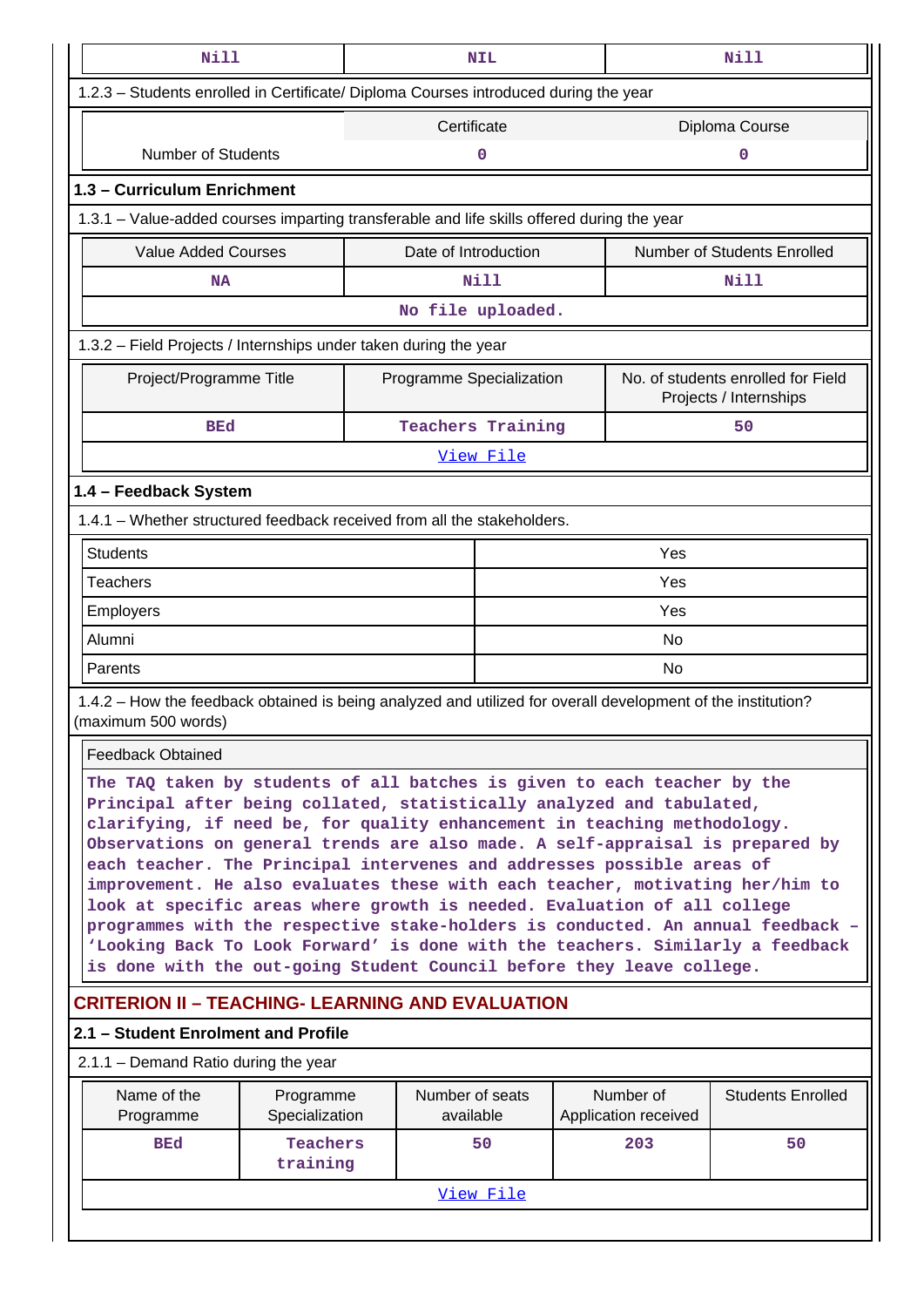| 2.2 - Catering to Student Diversity                                                                                                                       |                                                              |                         |                                                              |                                                                                     |                                                                                                  |             |                                                                                                  |              |                                                                                                                                                                                                                                                           |  |  |  |
|-----------------------------------------------------------------------------------------------------------------------------------------------------------|--------------------------------------------------------------|-------------------------|--------------------------------------------------------------|-------------------------------------------------------------------------------------|--------------------------------------------------------------------------------------------------|-------------|--------------------------------------------------------------------------------------------------|--------------|-----------------------------------------------------------------------------------------------------------------------------------------------------------------------------------------------------------------------------------------------------------|--|--|--|
| 2.2.1 - Student - Full time teacher ratio (current year data)                                                                                             |                                                              |                         |                                                              |                                                                                     |                                                                                                  |             |                                                                                                  |              |                                                                                                                                                                                                                                                           |  |  |  |
| Year                                                                                                                                                      | Number of<br>students enrolled<br>in the institution<br>(UG) |                         | Number of<br>students enrolled<br>in the institution<br>(PG) |                                                                                     | Number of<br>fulltime teachers<br>available in the<br>institution<br>teaching only UG<br>courses |             | Number of<br>fulltime teachers<br>available in the<br>institution<br>teaching only PG<br>courses |              | Number of<br>teachers<br>teaching both UG<br>and PG courses                                                                                                                                                                                               |  |  |  |
| 2019<br>50<br>8<br>0<br>0                                                                                                                                 |                                                              |                         |                                                              |                                                                                     |                                                                                                  |             |                                                                                                  |              |                                                                                                                                                                                                                                                           |  |  |  |
| 2.3 - Teaching - Learning Process                                                                                                                         |                                                              |                         |                                                              |                                                                                     |                                                                                                  |             |                                                                                                  |              |                                                                                                                                                                                                                                                           |  |  |  |
| 2.3.1 - Percentage of teachers using ICT for effective teaching with Learning Management Systems (LMS), E-<br>learning resources etc. (current year data) |                                                              |                         |                                                              |                                                                                     |                                                                                                  |             |                                                                                                  |              |                                                                                                                                                                                                                                                           |  |  |  |
| Number of<br><b>Teachers on Roll</b>                                                                                                                      | Number of<br>teachers using<br>ICT (LMS, e-<br>Resources)    |                         |                                                              | <b>ICT Tools and</b><br>resources<br>available                                      | Number of ICT<br>enabled<br>Classrooms                                                           |             | Numberof smart<br>classrooms                                                                     |              | E-resources and<br>techniques used                                                                                                                                                                                                                        |  |  |  |
| 8                                                                                                                                                         |                                                              | 4                       |                                                              | 4                                                                                   | 1                                                                                                |             |                                                                                                  | $\mathbf{1}$ | $\mathbf 0$                                                                                                                                                                                                                                               |  |  |  |
|                                                                                                                                                           |                                                              |                         |                                                              | View File of ICT Tools and resources                                                |                                                                                                  |             |                                                                                                  |              |                                                                                                                                                                                                                                                           |  |  |  |
|                                                                                                                                                           |                                                              |                         |                                                              | No file uploaded.                                                                   |                                                                                                  |             |                                                                                                  |              |                                                                                                                                                                                                                                                           |  |  |  |
| 2.3.2 - Students mentoring system available in the institution? Give details. (maximum 500 words)                                                         |                                                              |                         |                                                              |                                                                                     |                                                                                                  |             |                                                                                                  |              |                                                                                                                                                                                                                                                           |  |  |  |
| Number of students enrolled in the                                                                                                                        |                                                              |                         |                                                              | depending upon the gravity of the need.<br>Number of fulltime teachers              |                                                                                                  |             |                                                                                                  |              | (Class Representative) meets every student of the college and offers counseling to those seeking personal help.<br>He also enables academic mentoring. Help by both college teachers and the CR is availed of by parents as well,<br>Mentor: Mentee Ratio |  |  |  |
| institution                                                                                                                                               |                                                              |                         |                                                              |                                                                                     |                                                                                                  |             |                                                                                                  |              |                                                                                                                                                                                                                                                           |  |  |  |
|                                                                                                                                                           | 100                                                          |                         |                                                              |                                                                                     | 8                                                                                                |             |                                                                                                  |              | 1:13                                                                                                                                                                                                                                                      |  |  |  |
| 2.4 - Teacher Profile and Quality<br>2.4.1 – Number of full time teachers appointed during the year                                                       |                                                              |                         |                                                              |                                                                                     |                                                                                                  |             |                                                                                                  |              |                                                                                                                                                                                                                                                           |  |  |  |
| No. of sanctioned<br>positions                                                                                                                            |                                                              | No. of filled positions |                                                              | Vacant positions                                                                    |                                                                                                  |             | Positions filled during<br>the current year                                                      |              | No. of faculty with<br>Ph.D                                                                                                                                                                                                                               |  |  |  |
| 17                                                                                                                                                        |                                                              | 8                       |                                                              |                                                                                     | 9                                                                                                |             | 0                                                                                                |              | 2                                                                                                                                                                                                                                                         |  |  |  |
| International level from Government, recognised bodies during the year)                                                                                   |                                                              |                         |                                                              |                                                                                     |                                                                                                  |             |                                                                                                  |              | 2.4.2 - Honours and recognition received by teachers (received awards, recognition, fellowships at State, National,                                                                                                                                       |  |  |  |
|                                                                                                                                                           | Year of Award                                                |                         | international level                                          | Name of full time teachers<br>receiving awards from<br>state level, national level, |                                                                                                  | Designation |                                                                                                  |              | Name of the award,<br>fellowship, received from<br>Government or recognized<br>bodies                                                                                                                                                                     |  |  |  |
| <b>Nill</b>                                                                                                                                               |                                                              |                         | <b>NIL</b>                                                   |                                                                                     |                                                                                                  | Nill        |                                                                                                  |              | Nill                                                                                                                                                                                                                                                      |  |  |  |
|                                                                                                                                                           |                                                              |                         |                                                              |                                                                                     | No file uploaded.                                                                                |             |                                                                                                  |              |                                                                                                                                                                                                                                                           |  |  |  |
| 2.5 - Evaluation Process and Reforms                                                                                                                      |                                                              |                         |                                                              |                                                                                     |                                                                                                  |             |                                                                                                  |              |                                                                                                                                                                                                                                                           |  |  |  |
| 2.5.1 – Number of days from the date of semester-end/ year- end examination till the declaration of results during<br>the year                            |                                                              |                         |                                                              |                                                                                     |                                                                                                  |             |                                                                                                  |              |                                                                                                                                                                                                                                                           |  |  |  |
| Programme Name                                                                                                                                            |                                                              | Programme Code          |                                                              | Semester/year                                                                       |                                                                                                  |             | Last date of the last<br>semester-end/year-<br>end examination                                   |              | Date of declaration of<br>results of semester-<br>end/ year- end                                                                                                                                                                                          |  |  |  |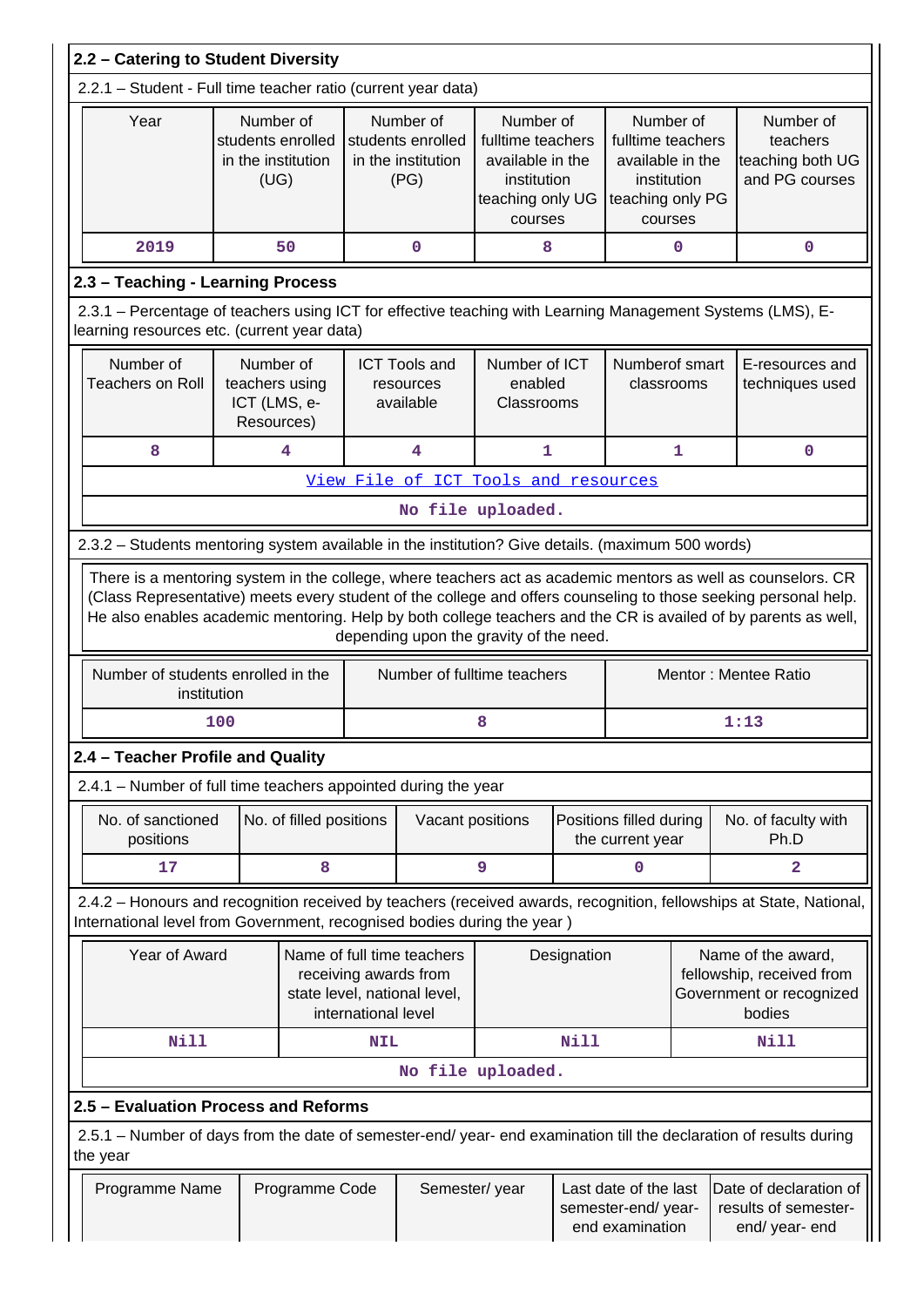|                                                                                                                                                                                                                                                                                                                                                                                                                                                                                                                                                                                                                                                                                                                                                                                                                                                                                                                                                                                                                                                                                                                                                                                                                                                                                                                            |                                                                                                                                                                                                                                                                                                                                                                                                                                                                                                                                                                                                                                                                                                                 |                                                |                                                                       |                                                              | examination     |  |  |  |  |  |  |  |
|----------------------------------------------------------------------------------------------------------------------------------------------------------------------------------------------------------------------------------------------------------------------------------------------------------------------------------------------------------------------------------------------------------------------------------------------------------------------------------------------------------------------------------------------------------------------------------------------------------------------------------------------------------------------------------------------------------------------------------------------------------------------------------------------------------------------------------------------------------------------------------------------------------------------------------------------------------------------------------------------------------------------------------------------------------------------------------------------------------------------------------------------------------------------------------------------------------------------------------------------------------------------------------------------------------------------------|-----------------------------------------------------------------------------------------------------------------------------------------------------------------------------------------------------------------------------------------------------------------------------------------------------------------------------------------------------------------------------------------------------------------------------------------------------------------------------------------------------------------------------------------------------------------------------------------------------------------------------------------------------------------------------------------------------------------|------------------------------------------------|-----------------------------------------------------------------------|--------------------------------------------------------------|-----------------|--|--|--|--|--|--|--|
| <b>BEd</b>                                                                                                                                                                                                                                                                                                                                                                                                                                                                                                                                                                                                                                                                                                                                                                                                                                                                                                                                                                                                                                                                                                                                                                                                                                                                                                                 | 06004                                                                                                                                                                                                                                                                                                                                                                                                                                                                                                                                                                                                                                                                                                           |                                                | 4                                                                     | 05/10/2020                                                   | 31/10/2020      |  |  |  |  |  |  |  |
| View File                                                                                                                                                                                                                                                                                                                                                                                                                                                                                                                                                                                                                                                                                                                                                                                                                                                                                                                                                                                                                                                                                                                                                                                                                                                                                                                  |                                                                                                                                                                                                                                                                                                                                                                                                                                                                                                                                                                                                                                                                                                                 |                                                |                                                                       |                                                              |                 |  |  |  |  |  |  |  |
| 2.5.2 – Reforms initiated on Continuous Internal Evaluation (CIE) system at the institutional level (250 words)                                                                                                                                                                                                                                                                                                                                                                                                                                                                                                                                                                                                                                                                                                                                                                                                                                                                                                                                                                                                                                                                                                                                                                                                            |                                                                                                                                                                                                                                                                                                                                                                                                                                                                                                                                                                                                                                                                                                                 |                                                |                                                                       |                                                              |                 |  |  |  |  |  |  |  |
| Continuous evaluation is carried out throughout the year through regular tests,<br>objective tests, projects, student paper presentations, seminars, quizzes etc.<br>Routine tests are given and open book tests are conducted and much appreciated<br>by students as critical thinking and creativity come to the fore. Every teacher<br>take regular, weekly tutorials. Remedial instruction is given to slow learner<br>students. Students are encouraged to submit Articles/research paper abstracts<br>for magazine/journal. Mid-term tests and Selection examinations help to prepare<br>the students for University Examinations. Corrected answer scripts are shown to<br>the students for scrutiny. The teachers explain about as to how scoring by the<br>students can be better in forthcoming examinations by expressing themselves<br>more appropriately in response to questions. Peer evaluation is also employed<br>by teachers to empower and enable students to help each other particularly in<br>areas where creative and original thinking will benefit them. Group assessment<br>is conducted by teachers when students are assigned group<br>activities/presentations on academic topics, curricular and co-curricular<br>activities. The University enables students to apply for re-evaluation of |                                                                                                                                                                                                                                                                                                                                                                                                                                                                                                                                                                                                                                                                                                                 |                                                |                                                                       |                                                              |                 |  |  |  |  |  |  |  |
|                                                                                                                                                                                                                                                                                                                                                                                                                                                                                                                                                                                                                                                                                                                                                                                                                                                                                                                                                                                                                                                                                                                                                                                                                                                                                                                            |                                                                                                                                                                                                                                                                                                                                                                                                                                                                                                                                                                                                                                                                                                                 | University answer scripts.                     |                                                                       |                                                              |                 |  |  |  |  |  |  |  |
| 2.5.3 – Academic calendar prepared and adhered for conduct of Examination and other related matters (250<br>words)                                                                                                                                                                                                                                                                                                                                                                                                                                                                                                                                                                                                                                                                                                                                                                                                                                                                                                                                                                                                                                                                                                                                                                                                         |                                                                                                                                                                                                                                                                                                                                                                                                                                                                                                                                                                                                                                                                                                                 |                                                |                                                                       |                                                              |                 |  |  |  |  |  |  |  |
|                                                                                                                                                                                                                                                                                                                                                                                                                                                                                                                                                                                                                                                                                                                                                                                                                                                                                                                                                                                                                                                                                                                                                                                                                                                                                                                            | As an affiliated college, the WBUTTEPA University calendar is adhered to. In<br>addition to this, an Academic College Calendar is prepared and printed which<br>contains a list of all the interactive and innovative programmes to be<br>conducted by the college as sessional activities both at the faculty and<br>student level. Detailed schedules with dates are given for University<br>Examination on the notice board. Students prepare for these examinations<br>accordingly. New programmes are offered to enable quality enhancement during<br>the course of the year. These are availed of for the benefit of the staff and<br>students. The IQAC evaluates such activities during their meetings. |                                                |                                                                       |                                                              |                 |  |  |  |  |  |  |  |
| 2.6 - Student Performance and Learning Outcomes                                                                                                                                                                                                                                                                                                                                                                                                                                                                                                                                                                                                                                                                                                                                                                                                                                                                                                                                                                                                                                                                                                                                                                                                                                                                            |                                                                                                                                                                                                                                                                                                                                                                                                                                                                                                                                                                                                                                                                                                                 |                                                |                                                                       |                                                              |                 |  |  |  |  |  |  |  |
| 2.6.1 – Program outcomes, program specific outcomes and course outcomes for all programs offered by the<br>institution are stated and displayed in website of the institution (to provide the weblink)                                                                                                                                                                                                                                                                                                                                                                                                                                                                                                                                                                                                                                                                                                                                                                                                                                                                                                                                                                                                                                                                                                                     |                                                                                                                                                                                                                                                                                                                                                                                                                                                                                                                                                                                                                                                                                                                 |                                                |                                                                       |                                                              |                 |  |  |  |  |  |  |  |
|                                                                                                                                                                                                                                                                                                                                                                                                                                                                                                                                                                                                                                                                                                                                                                                                                                                                                                                                                                                                                                                                                                                                                                                                                                                                                                                            |                                                                                                                                                                                                                                                                                                                                                                                                                                                                                                                                                                                                                                                                                                                 | http://srbtcdarjeeling.com/courseprogramme.php |                                                                       |                                                              |                 |  |  |  |  |  |  |  |
| 2.6.2 - Pass percentage of students                                                                                                                                                                                                                                                                                                                                                                                                                                                                                                                                                                                                                                                                                                                                                                                                                                                                                                                                                                                                                                                                                                                                                                                                                                                                                        |                                                                                                                                                                                                                                                                                                                                                                                                                                                                                                                                                                                                                                                                                                                 |                                                |                                                                       |                                                              |                 |  |  |  |  |  |  |  |
| Programme<br>Code                                                                                                                                                                                                                                                                                                                                                                                                                                                                                                                                                                                                                                                                                                                                                                                                                                                                                                                                                                                                                                                                                                                                                                                                                                                                                                          | Programme<br>Name                                                                                                                                                                                                                                                                                                                                                                                                                                                                                                                                                                                                                                                                                               | Programme<br>Specialization                    | Number of<br>students<br>appeared in the<br>final year<br>examination | Number of<br>students passed<br>in final year<br>examination | Pass Percentage |  |  |  |  |  |  |  |
| 06004                                                                                                                                                                                                                                                                                                                                                                                                                                                                                                                                                                                                                                                                                                                                                                                                                                                                                                                                                                                                                                                                                                                                                                                                                                                                                                                      | <b>BEd</b>                                                                                                                                                                                                                                                                                                                                                                                                                                                                                                                                                                                                                                                                                                      | <b>Teachers</b><br>Training                    | 49                                                                    | 49                                                           | 100             |  |  |  |  |  |  |  |
|                                                                                                                                                                                                                                                                                                                                                                                                                                                                                                                                                                                                                                                                                                                                                                                                                                                                                                                                                                                                                                                                                                                                                                                                                                                                                                                            |                                                                                                                                                                                                                                                                                                                                                                                                                                                                                                                                                                                                                                                                                                                 |                                                | View File                                                             |                                                              |                 |  |  |  |  |  |  |  |
|                                                                                                                                                                                                                                                                                                                                                                                                                                                                                                                                                                                                                                                                                                                                                                                                                                                                                                                                                                                                                                                                                                                                                                                                                                                                                                                            |                                                                                                                                                                                                                                                                                                                                                                                                                                                                                                                                                                                                                                                                                                                 |                                                |                                                                       |                                                              |                 |  |  |  |  |  |  |  |
| 2.7 - Student Satisfaction Survey                                                                                                                                                                                                                                                                                                                                                                                                                                                                                                                                                                                                                                                                                                                                                                                                                                                                                                                                                                                                                                                                                                                                                                                                                                                                                          |                                                                                                                                                                                                                                                                                                                                                                                                                                                                                                                                                                                                                                                                                                                 |                                                |                                                                       |                                                              |                 |  |  |  |  |  |  |  |

 2.7.1 – Student Satisfaction Survey (SSS) on overall institutional performance (Institution may design the questionnaire) (results and details be provided as weblink)

[http://srbtcdarjeeling.com/userfiles/file/IQAC/SSS-Questinnaire\\_Students.pdf](http://srbtcdarjeeling.com/userfiles/file/IQAC/SSS-Questinnaire_Students.pdf)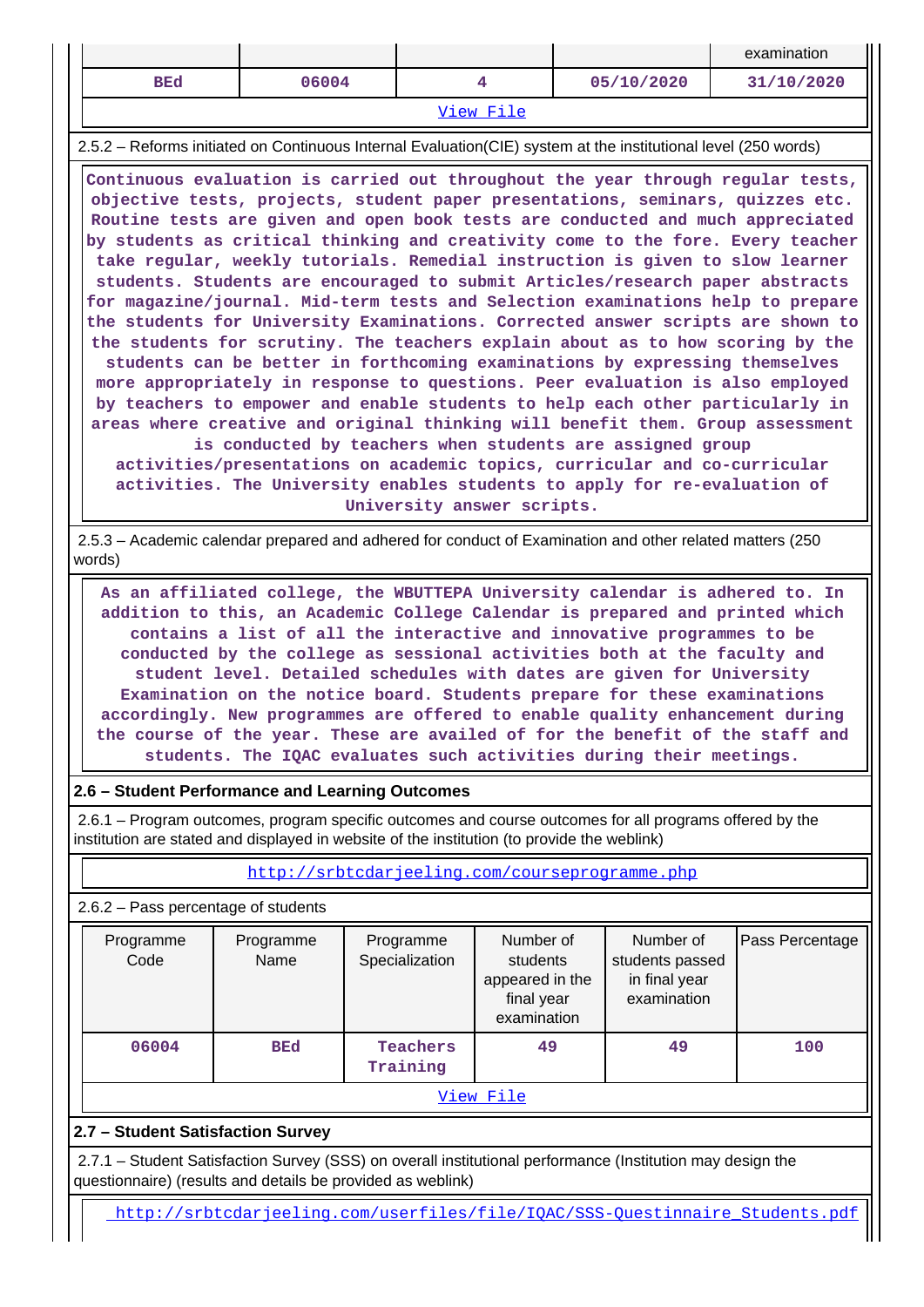| 3.1 - Resource Mobilization for Research                                                                                                                   |                        |            |                                         |                       |                        |                         |               |                                   |  |
|------------------------------------------------------------------------------------------------------------------------------------------------------------|------------------------|------------|-----------------------------------------|-----------------------|------------------------|-------------------------|---------------|-----------------------------------|--|
| 3.1.1 - Research funds sanctioned and received from various agencies, industry and other organisations                                                     |                        |            |                                         |                       |                        |                         |               |                                   |  |
| Nature of the Project<br>Duration<br>Name of the funding<br>Total grant<br>Amount received<br>sanctioned<br>during the year<br>agency                      |                        |            |                                         |                       |                        |                         |               |                                   |  |
| <b>Nill</b>                                                                                                                                                | <b>Nill</b>            |            |                                         | <b>NIL</b>            |                        | <b>Nill</b>             |               | <b>Nill</b>                       |  |
|                                                                                                                                                            |                        |            |                                         | No file uploaded.     |                        |                         |               |                                   |  |
| 3.2 - Innovation Ecosystem                                                                                                                                 |                        |            |                                         |                       |                        |                         |               |                                   |  |
| 3.2.1 - Workshops/Seminars Conducted on Intellectual Property Rights (IPR) and Industry-Academia Innovative<br>practices during the year                   |                        |            |                                         |                       |                        |                         |               |                                   |  |
| Title of workshop/seminar                                                                                                                                  |                        |            | Name of the Dept.                       |                       |                        |                         | Date          |                                   |  |
| <b>NA</b>                                                                                                                                                  |                        |            |                                         |                       |                        |                         |               |                                   |  |
| 3.2.2 - Awards for Innovation won by Institution/Teachers/Research scholars/Students during the year                                                       |                        |            |                                         |                       |                        |                         |               |                                   |  |
| Title of the innovation                                                                                                                                    | Name of Awardee        |            | Awarding Agency                         |                       |                        | Date of award           |               | Category                          |  |
| <b>NA</b>                                                                                                                                                  | <b>Nill</b>            |            |                                         | Nill                  |                        | Nill                    |               | Nill                              |  |
|                                                                                                                                                            |                        |            |                                         | No file uploaded.     |                        |                         |               |                                   |  |
| 3.2.3 – No. of Incubation centre created, start-ups incubated on campus during the year                                                                    |                        |            |                                         |                       |                        |                         |               |                                   |  |
| Incubation<br>Center                                                                                                                                       | Name                   |            | Name of the<br>Sponsered By<br>Start-up |                       | Nature of Start-<br>up |                         |               | Date of<br>Commencement           |  |
| <b>NA</b>                                                                                                                                                  | Nill                   |            | Nill                                    | Nill                  |                        |                         | Nill          | Nill                              |  |
|                                                                                                                                                            |                        |            |                                         | No file uploaded.     |                        |                         |               |                                   |  |
| 3.3 - Research Publications and Awards                                                                                                                     |                        |            |                                         |                       |                        |                         |               |                                   |  |
| 3.3.1 - Incentive to the teachers who receive recognition/awards                                                                                           |                        |            |                                         |                       |                        |                         |               |                                   |  |
| <b>State</b>                                                                                                                                               |                        |            | National                                |                       |                        |                         | International |                                   |  |
| 0                                                                                                                                                          |                        |            | 0                                       |                       |                        |                         | 0             |                                   |  |
| 3.3.2 - Ph. Ds awarded during the year (applicable for PG College, Research Center)                                                                        |                        |            |                                         |                       |                        |                         |               |                                   |  |
|                                                                                                                                                            | Name of the Department |            |                                         |                       |                        | Number of PhD's Awarded |               |                                   |  |
|                                                                                                                                                            | NA                     |            |                                         |                       |                        |                         | 0             |                                   |  |
| 3.3.3 - Research Publications in the Journals notified on UGC website during the year                                                                      |                        |            |                                         |                       |                        |                         |               |                                   |  |
| <b>Type</b>                                                                                                                                                |                        | Department |                                         | Number of Publication |                        |                         |               | Average Impact Factor (if<br>any) |  |
| Nill                                                                                                                                                       |                        | <b>NA</b>  |                                         |                       | 0                      |                         |               | Nill                              |  |
|                                                                                                                                                            |                        |            |                                         | No file uploaded.     |                        |                         |               |                                   |  |
|                                                                                                                                                            |                        |            |                                         |                       |                        |                         |               |                                   |  |
| 3.3.4 - Books and Chapters in edited Volumes / Books published, and papers in National/International Conference<br>Proceedings per Teacher during the year |                        |            |                                         |                       |                        |                         |               |                                   |  |
|                                                                                                                                                            | Department             |            |                                         |                       |                        | Number of Publication   |               |                                   |  |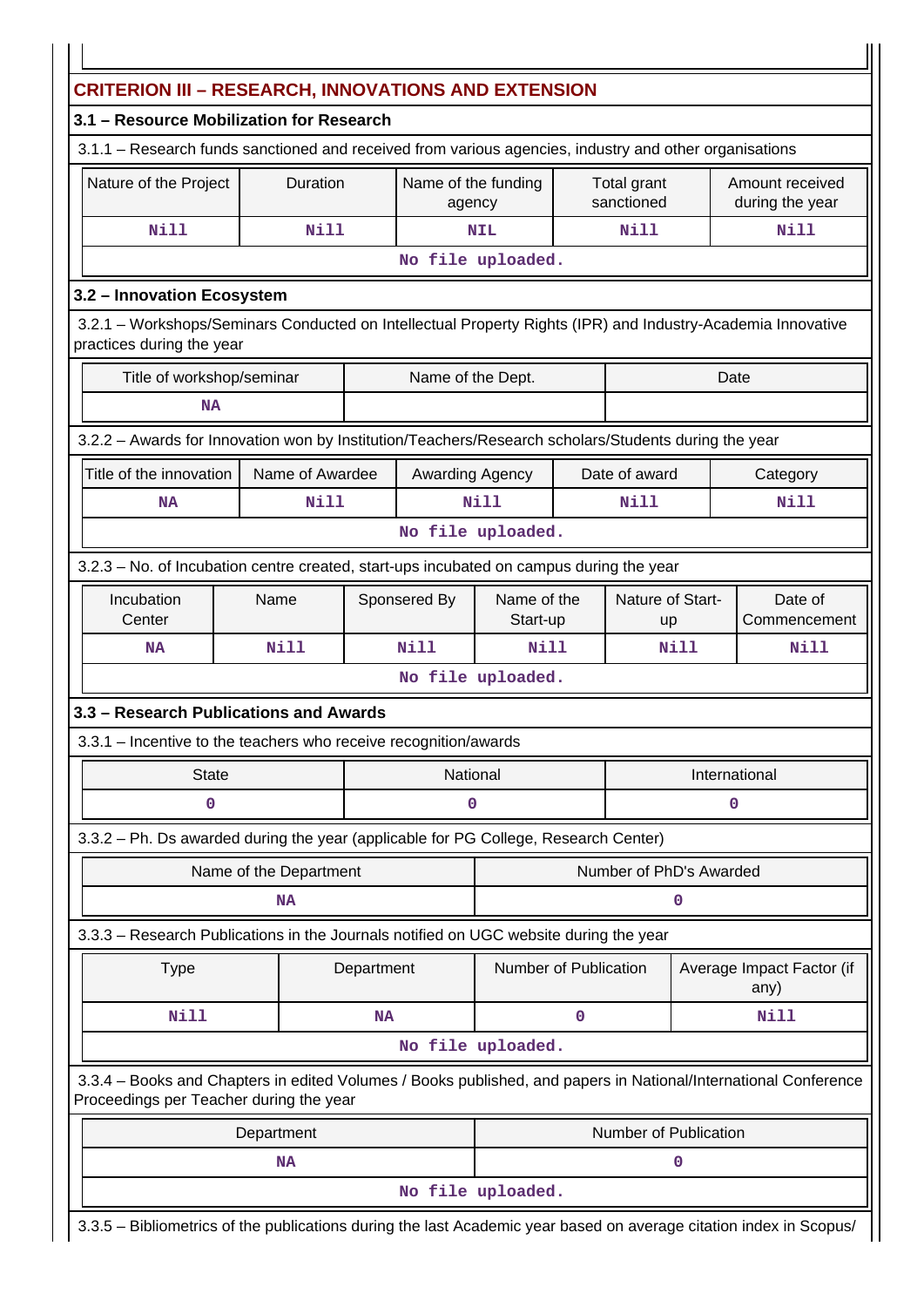| Web of Science or PubMed/ Indian Citation Index                                                                                                                                                                    |                   |                   |                                                    |                      |                        |                                                          |                                                                    |                                        |                                                                    |  |  |
|--------------------------------------------------------------------------------------------------------------------------------------------------------------------------------------------------------------------|-------------------|-------------------|----------------------------------------------------|----------------------|------------------------|----------------------------------------------------------|--------------------------------------------------------------------|----------------------------------------|--------------------------------------------------------------------|--|--|
| Title of the<br>Paper                                                                                                                                                                                              |                   | Name of<br>Author | Title of journal                                   |                      | Year of<br>publication | <b>Citation Index</b>                                    | Institutional<br>affiliation as<br>mentioned in<br>the publication |                                        | Number of<br>citations<br>excluding self<br>citation               |  |  |
| <b>NIL</b>                                                                                                                                                                                                         |                   | Nill              | <b>Nill</b>                                        |                      | <b>Nill</b>            | Nill                                                     | Nill                                                               |                                        | Nill                                                               |  |  |
|                                                                                                                                                                                                                    |                   |                   |                                                    | No file uploaded.    |                        |                                                          |                                                                    |                                        |                                                                    |  |  |
| 3.3.6 - h-Index of the Institutional Publications during the year. (based on Scopus/ Web of science)                                                                                                               |                   |                   |                                                    |                      |                        |                                                          |                                                                    |                                        |                                                                    |  |  |
| Title of the<br>Paper                                                                                                                                                                                              | Name of<br>Author |                   | Title of journal                                   |                      | Year of<br>publication | h-index                                                  | Number of<br>citations<br>excluding self<br>citation               |                                        | Institutional<br>affiliation as<br>mentioned in<br>the publication |  |  |
| <b>NIL</b>                                                                                                                                                                                                         |                   | <b>Nill</b>       | <b>Nill</b>                                        |                      | Nill                   | Nill                                                     | Nill                                                               |                                        | Nill                                                               |  |  |
|                                                                                                                                                                                                                    |                   |                   |                                                    | No file uploaded.    |                        |                                                          |                                                                    |                                        |                                                                    |  |  |
| 3.3.7 - Faculty participation in Seminars/Conferences and Symposia during the year:                                                                                                                                |                   |                   |                                                    |                      |                        |                                                          |                                                                    |                                        |                                                                    |  |  |
| Number of Faculty                                                                                                                                                                                                  |                   |                   | International                                      |                      | National               | <b>State</b>                                             |                                                                    |                                        | Local                                                              |  |  |
| <b>Nill</b>                                                                                                                                                                                                        |                   |                   | 0                                                  |                      | $\Omega$               | $\mathbf 0$                                              |                                                                    |                                        | $\mathbf 0$                                                        |  |  |
|                                                                                                                                                                                                                    |                   |                   |                                                    | No file uploaded.    |                        |                                                          |                                                                    |                                        |                                                                    |  |  |
| 3.4 - Extension Activities                                                                                                                                                                                         |                   |                   |                                                    |                      |                        |                                                          |                                                                    |                                        |                                                                    |  |  |
| 3.4.1 – Number of extension and outreach programmes conducted in collaboration with industry, community and<br>Non- Government Organisations through NSS/NCC/Red cross/Youth Red Cross (YRC) etc., during the year |                   |                   |                                                    |                      |                        |                                                          |                                                                    |                                        |                                                                    |  |  |
| Title of the activities                                                                                                                                                                                            |                   |                   | Organising unit/agency/<br>collaborating agency    |                      |                        | Number of teachers<br>participated in such<br>activities |                                                                    |                                        | Number of students<br>participated in such<br>activities           |  |  |
| <b>NIL</b>                                                                                                                                                                                                         |                   |                   | <b>Nill</b>                                        | <b>Nill</b>          |                        |                                                          |                                                                    | <b>Nill</b>                            |                                                                    |  |  |
|                                                                                                                                                                                                                    |                   |                   |                                                    | No file uploaded.    |                        |                                                          |                                                                    |                                        |                                                                    |  |  |
| 3.4.2 - Awards and recognition received for extension activities from Government and other recognized bodies<br>during the year                                                                                    |                   |                   |                                                    |                      |                        |                                                          |                                                                    |                                        |                                                                    |  |  |
| Name of the activity                                                                                                                                                                                               |                   |                   | Award/Recognition                                  |                      | <b>Awarding Bodies</b> |                                                          |                                                                    | Number of students<br><b>Benefited</b> |                                                                    |  |  |
| <b>NIL</b>                                                                                                                                                                                                         |                   |                   | <b>Nill</b>                                        |                      |                        | <b>Nill</b>                                              |                                                                    |                                        | Nill                                                               |  |  |
|                                                                                                                                                                                                                    |                   |                   |                                                    | No file uploaded.    |                        |                                                          |                                                                    |                                        |                                                                    |  |  |
| 3.4.3 - Students participating in extension activities with Government Organisations, Non-Government<br>Organisations and programmes such as Swachh Bharat, Aids Awareness, Gender Issue, etc. during the year     |                   |                   |                                                    |                      |                        |                                                          |                                                                    |                                        |                                                                    |  |  |
| Name of the scheme                                                                                                                                                                                                 |                   |                   | Organising unit/Agen<br>cy/collaborating<br>agency | Name of the activity |                        | Number of teachers<br>participated in such<br>activites  |                                                                    |                                        | Number of students<br>participated in such<br>activites            |  |  |
| <b>NIL</b>                                                                                                                                                                                                         |                   |                   | <b>Nill</b>                                        |                      | <b>Nill</b>            | Nill                                                     |                                                                    |                                        | <b>Nill</b>                                                        |  |  |
|                                                                                                                                                                                                                    |                   |                   |                                                    | No file uploaded.    |                        |                                                          |                                                                    |                                        |                                                                    |  |  |
| 3.5 - Collaborations                                                                                                                                                                                               |                   |                   |                                                    |                      |                        |                                                          |                                                                    |                                        |                                                                    |  |  |
| 3.5.1 – Number of Collaborative activities for research, faculty exchange, student exchange during the year                                                                                                        |                   |                   |                                                    |                      |                        |                                                          |                                                                    |                                        |                                                                    |  |  |
| Nature of activity                                                                                                                                                                                                 |                   |                   | Participant                                        |                      |                        | Source of financial support                              |                                                                    |                                        | Duration                                                           |  |  |
| <b>NIL</b>                                                                                                                                                                                                         |                   |                   | Nill                                               |                      |                        | Nill                                                     |                                                                    |                                        | <b>Nill</b>                                                        |  |  |
|                                                                                                                                                                                                                    |                   |                   |                                                    |                      |                        |                                                          |                                                                    |                                        |                                                                    |  |  |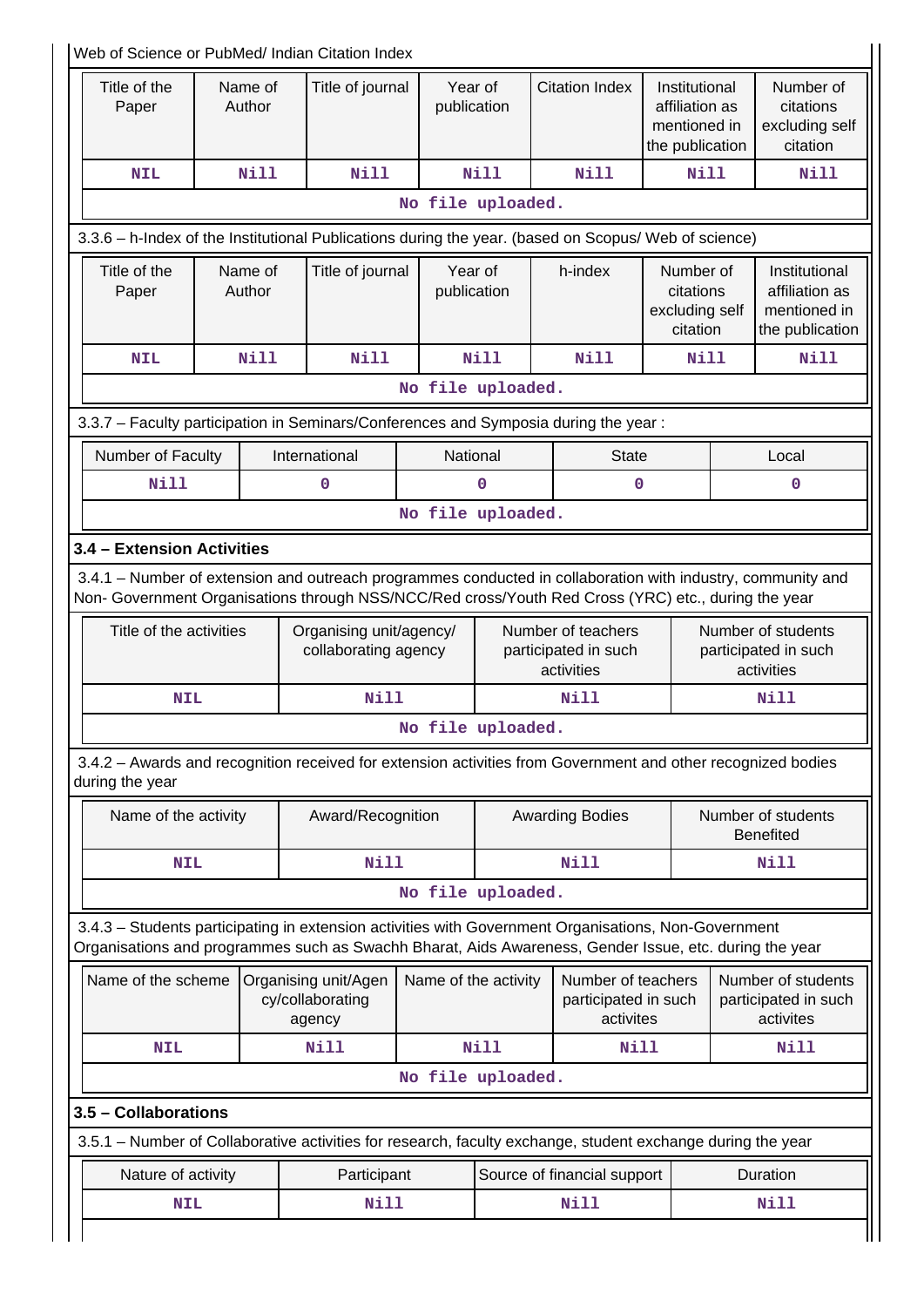|  |  | No file uploaded. |
|--|--|-------------------|
|--|--|-------------------|

 3.5.2 – Linkages with institutions/industries for internship, on-the- job training, project work, sharing of research facilities etc. during the year

| Nature of linkage                | Title of the<br>linkage    | Name of the<br>partnering<br>institution/<br>industry<br>/research lab<br>with contact<br>details | <b>Duration From</b> | Duration To | Participant |
|----------------------------------|----------------------------|---------------------------------------------------------------------------------------------------|----------------------|-------------|-------------|
| B.Ed.<br>Internship<br>Programme | Internship<br>for Training | 10 Schools<br>within<br>Darjeeling<br>Town                                                        | 01/08/2019           | 16/09/2019  | 50          |
|                                  |                            |                                                                                                   | View File            |             |             |

 3.5.3 – MoUs signed with institutions of national, international importance, other universities, industries, corporate houses etc. during the year

| Organisation | Date of MoU signed | Purpose/Activities | Number of<br>students/teachers<br>participated under MoUs |
|--------------|--------------------|--------------------|-----------------------------------------------------------|
| NIL          | Nill               | Nill               | Nill                                                      |
|              | - - -              | __                 |                                                           |

## **No file uploaded.**

### **CRITERION IV – INFRASTRUCTURE AND LEARNING RESOURCES**

#### **4.1 – Physical Facilities**

4.1.1 – Budget allocation, excluding salary for infrastructure augmentation during the year

| Budget allocated for infrastructure augmentation | Budget utilized for infrastructure development |
|--------------------------------------------------|------------------------------------------------|
|                                                  |                                                |

#### 4.1.2 – Details of augmentation in infrastructure facilities during the year

| Facilities                         | <b>Existing or Newly Added</b> |  |  |
|------------------------------------|--------------------------------|--|--|
| No Data Entered/Not Applicable !!! |                                |  |  |
| .                                  |                                |  |  |

#### **No file uploaded.**

#### **4.2 – Library as a Learning Resource**

4.2.1 – Library is automated {Integrated Library Management System (ILMS)}

| Name of the ILMS<br>software | Nature of automation (fully<br>or patially) | Version      | Year of automation |
|------------------------------|---------------------------------------------|--------------|--------------------|
| <b>KOHA</b>                  | Partially                                   | 18.11.00.000 | 2019               |

#### 4.2.2 – Library Services

| Library<br>Service Type | Existing |         | Newly Added |       | Total |         |
|-------------------------|----------|---------|-------------|-------|-------|---------|
| Text<br><b>Books</b>    | 17002    | 5682739 | 328         | 66739 | 17330 | 5749478 |
| Journals                | 53       | 3063    | 16          | 850   | 69    | 3913    |
| View File               |          |         |             |       |       |         |

4.2.3 – E-content developed by teachers such as: e-PG- Pathshala, CEC (under e-PG- Pathshala CEC (Under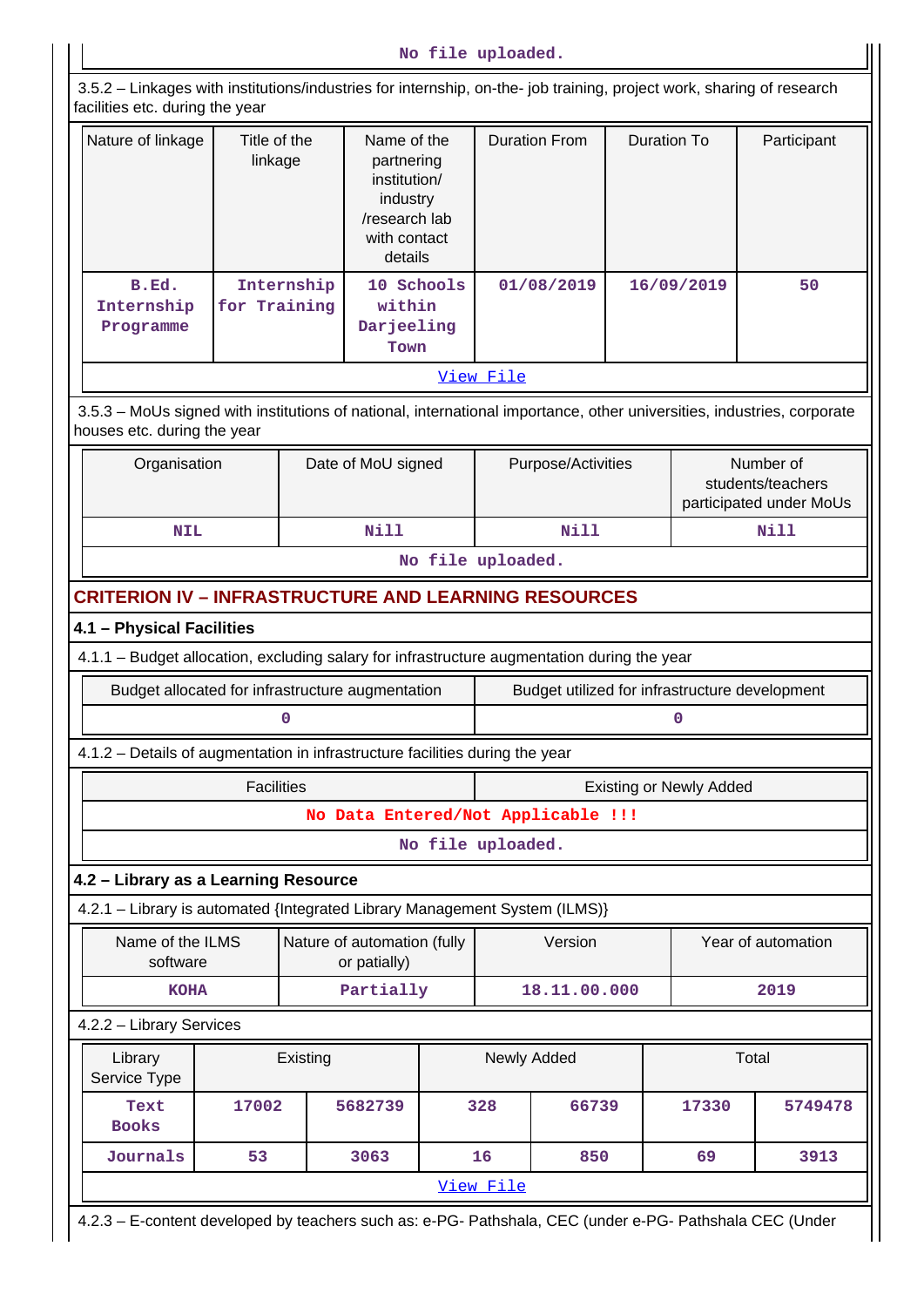| (Learning Management System (LMS) etc                                                                                                                                                                                                                                                                                                                                                                                                                                                                                                                                                                                                                                                                                                                                                                                                        |                                           |                                            |                                                                  |                            |                                           |                                          |                    | Graduate) SWAYAM other MOOCs platform NPTEL/NMEICT/any other Government initiatives & institutional                                                                                                                              |               |  |
|----------------------------------------------------------------------------------------------------------------------------------------------------------------------------------------------------------------------------------------------------------------------------------------------------------------------------------------------------------------------------------------------------------------------------------------------------------------------------------------------------------------------------------------------------------------------------------------------------------------------------------------------------------------------------------------------------------------------------------------------------------------------------------------------------------------------------------------------|-------------------------------------------|--------------------------------------------|------------------------------------------------------------------|----------------------------|-------------------------------------------|------------------------------------------|--------------------|----------------------------------------------------------------------------------------------------------------------------------------------------------------------------------------------------------------------------------|---------------|--|
|                                                                                                                                                                                                                                                                                                                                                                                                                                                                                                                                                                                                                                                                                                                                                                                                                                              | Name of the Teacher                       |                                            | Name of the Module                                               |                            |                                           | Platform on which module<br>is developed |                    | Date of launching e-<br>content                                                                                                                                                                                                  |               |  |
| <b>NIL</b>                                                                                                                                                                                                                                                                                                                                                                                                                                                                                                                                                                                                                                                                                                                                                                                                                                   |                                           |                                            | <b>Nill</b>                                                      |                            |                                           | <b>Nill</b><br>Nill                      |                    |                                                                                                                                                                                                                                  |               |  |
|                                                                                                                                                                                                                                                                                                                                                                                                                                                                                                                                                                                                                                                                                                                                                                                                                                              |                                           |                                            |                                                                  |                            | No file uploaded.                         |                                          |                    |                                                                                                                                                                                                                                  |               |  |
| 4.3 - IT Infrastructure                                                                                                                                                                                                                                                                                                                                                                                                                                                                                                                                                                                                                                                                                                                                                                                                                      |                                           |                                            |                                                                  |                            |                                           |                                          |                    |                                                                                                                                                                                                                                  |               |  |
| 4.3.1 - Technology Upgradation (overall)                                                                                                                                                                                                                                                                                                                                                                                                                                                                                                                                                                                                                                                                                                                                                                                                     |                                           |                                            |                                                                  |                            |                                           |                                          |                    |                                                                                                                                                                                                                                  |               |  |
| <b>Type</b>                                                                                                                                                                                                                                                                                                                                                                                                                                                                                                                                                                                                                                                                                                                                                                                                                                  | <b>Total Co</b><br>mputers                | Computer<br>Lab                            | Internet                                                         | <b>Browsing</b><br>centers | Computer<br>Centers                       | Office                                   | Departme<br>nts    | Available<br><b>Bandwidt</b><br>h (MBPS/<br>GBPS)                                                                                                                                                                                | <b>Others</b> |  |
| Existin<br>g                                                                                                                                                                                                                                                                                                                                                                                                                                                                                                                                                                                                                                                                                                                                                                                                                                 | 3                                         | $\overline{0}$                             | 3                                                                | $\overline{\mathbf{4}}$    | $\mathbf{1}$                              | 3                                        | $\mathbf{1}$       | 6                                                                                                                                                                                                                                | $\mathbf 0$   |  |
| Added                                                                                                                                                                                                                                                                                                                                                                                                                                                                                                                                                                                                                                                                                                                                                                                                                                        | $\overline{a}$                            | 0                                          | 3                                                                | 4                          | 0                                         | $\mathbf 0$                              | 0                  | $\mathbf 0$                                                                                                                                                                                                                      | $\mathbf 0$   |  |
| Total                                                                                                                                                                                                                                                                                                                                                                                                                                                                                                                                                                                                                                                                                                                                                                                                                                        | 5                                         | $\mathbf 0$                                | 6                                                                | 8                          | $\mathbf{1}$                              | 3                                        | 1                  | 6                                                                                                                                                                                                                                | 0             |  |
| 4.3.2 - Bandwidth available of internet connection in the Institution (Leased line)                                                                                                                                                                                                                                                                                                                                                                                                                                                                                                                                                                                                                                                                                                                                                          |                                           |                                            |                                                                  |                            |                                           |                                          |                    |                                                                                                                                                                                                                                  |               |  |
|                                                                                                                                                                                                                                                                                                                                                                                                                                                                                                                                                                                                                                                                                                                                                                                                                                              |                                           |                                            |                                                                  |                            | 6 MBPS/ GBPS                              |                                          |                    |                                                                                                                                                                                                                                  |               |  |
| 4.3.3 - Facility for e-content                                                                                                                                                                                                                                                                                                                                                                                                                                                                                                                                                                                                                                                                                                                                                                                                               |                                           |                                            |                                                                  |                            |                                           |                                          |                    |                                                                                                                                                                                                                                  |               |  |
|                                                                                                                                                                                                                                                                                                                                                                                                                                                                                                                                                                                                                                                                                                                                                                                                                                              |                                           | Name of the e-content development facility |                                                                  |                            |                                           |                                          | recording facility | Provide the link of the videos and media centre and                                                                                                                                                                              |               |  |
|                                                                                                                                                                                                                                                                                                                                                                                                                                                                                                                                                                                                                                                                                                                                                                                                                                              |                                           | <b>NA</b>                                  |                                                                  |                            |                                           |                                          | <b>Nill</b>        |                                                                                                                                                                                                                                  |               |  |
| 4.4 - Maintenance of Campus Infrastructure                                                                                                                                                                                                                                                                                                                                                                                                                                                                                                                                                                                                                                                                                                                                                                                                   |                                           |                                            |                                                                  |                            |                                           |                                          |                    |                                                                                                                                                                                                                                  |               |  |
| component, during the year                                                                                                                                                                                                                                                                                                                                                                                                                                                                                                                                                                                                                                                                                                                                                                                                                   |                                           |                                            |                                                                  |                            |                                           |                                          |                    | 4.4.1 - Expenditure incurred on maintenance of physical facilities and academic support facilities, excluding salary                                                                                                             |               |  |
| ┍                                                                                                                                                                                                                                                                                                                                                                                                                                                                                                                                                                                                                                                                                                                                                                                                                                            | Assigned Budget on<br>academic facilities |                                            | Expenditure incurred on<br>maintenance of academic<br>facilities |                            | Assigned budget on<br>physical facilities |                                          |                    | Expenditure incurredon<br>maintenance of physical<br>facilites                                                                                                                                                                   |               |  |
|                                                                                                                                                                                                                                                                                                                                                                                                                                                                                                                                                                                                                                                                                                                                                                                                                                              | $\mathbf 0$                               |                                            | 0                                                                |                            | 0                                         |                                          |                    | $\mathbf 0$                                                                                                                                                                                                                      |               |  |
| institutional Website, provide link)                                                                                                                                                                                                                                                                                                                                                                                                                                                                                                                                                                                                                                                                                                                                                                                                         |                                           |                                            |                                                                  |                            |                                           |                                          |                    | 4.4.2 – Procedures and policies for maintaining and utilizing physical, academic and support facilities - laboratory,<br>library, sports complex, computers, classrooms etc. (maximum 500 words) (information to be available in |               |  |
| College compound with own boundary, Bio-metric attendance, Well-Furnished<br>Classroom, Virtual Classroom, Drinking water Sanitation facility, Hostel<br>facility, Laboratory, Library, Computer and WiFi facility, Indoor game facility<br>etc. Upgradation of the computer systems is generally done on annual basis. To<br>fulfill the emergency demands, individual system upgradation is carried out<br>keeping in mind the need for update, deployment and maintenance of the<br>computers in the institution. College Website, maintenance of computers and<br>accessories are done by Techno Developers Group and Services, Siliguri through<br>renewable Annual Maintenance Contracts. Hardware and Software maintenance of<br>computer and accessories are done by local expertise.<br>http://www.srbtcdarjeeling.com/facility.php |                                           |                                            |                                                                  |                            |                                           |                                          |                    |                                                                                                                                                                                                                                  |               |  |
| <b>CRITERION V - STUDENT SUPPORT AND PROGRESSION</b>                                                                                                                                                                                                                                                                                                                                                                                                                                                                                                                                                                                                                                                                                                                                                                                         |                                           |                                            |                                                                  |                            |                                           |                                          |                    |                                                                                                                                                                                                                                  |               |  |
|                                                                                                                                                                                                                                                                                                                                                                                                                                                                                                                                                                                                                                                                                                                                                                                                                                              | 5.1 - Student Support                     |                                            |                                                                  |                            |                                           |                                          |                    |                                                                                                                                                                                                                                  |               |  |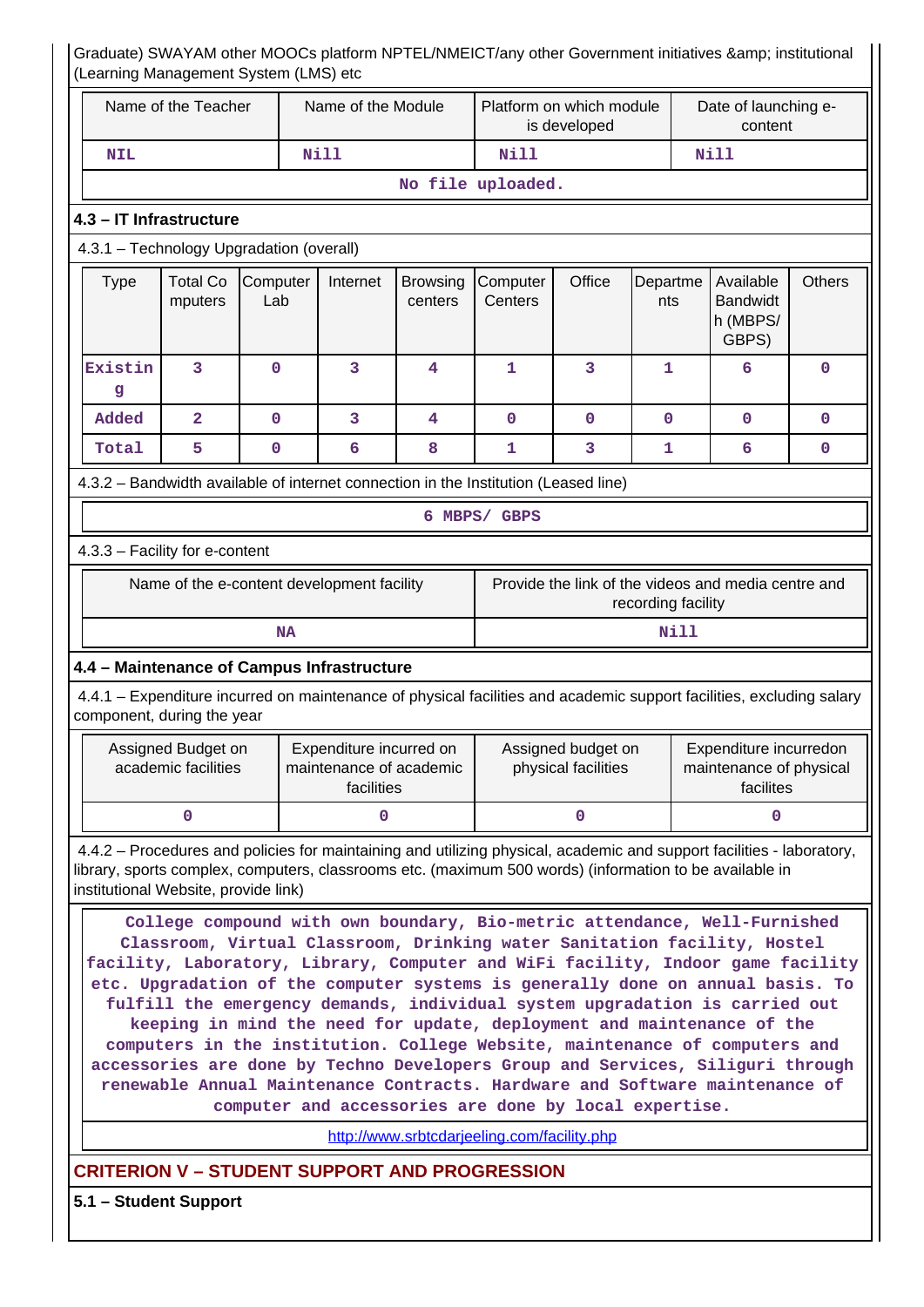| Name/Title of the scheme                                                         |                                                             |      | Number of students                                                                                                                                                                                              |                                                                             |                                                              | Amount in Rupees |                                                                                             |
|----------------------------------------------------------------------------------|-------------------------------------------------------------|------|-----------------------------------------------------------------------------------------------------------------------------------------------------------------------------------------------------------------|-----------------------------------------------------------------------------|--------------------------------------------------------------|------------------|---------------------------------------------------------------------------------------------|
| Financial Support<br>from institution                                            |                                                             |      | <b>NA</b>                                                                                                                                                                                                       | Nill                                                                        |                                                              |                  | <b>Nill</b>                                                                                 |
| Financial Support<br>from Other Sources                                          |                                                             |      |                                                                                                                                                                                                                 |                                                                             |                                                              |                  |                                                                                             |
| a) National                                                                      |                                                             |      | <b>NA</b>                                                                                                                                                                                                       | <b>Nill</b>                                                                 |                                                              |                  | <b>Nill</b>                                                                                 |
| b) International<br><b>NA</b>                                                    |                                                             |      |                                                                                                                                                                                                                 | <b>Nill</b>                                                                 |                                                              |                  | <b>Nill</b>                                                                                 |
|                                                                                  |                                                             |      |                                                                                                                                                                                                                 | No file uploaded.                                                           |                                                              |                  |                                                                                             |
|                                                                                  |                                                             |      | 5.1.2 - Number of capability enhancement and development schemes such as Soft skill development, Remedial<br>coaching, Language lab, Bridge courses, Yoga, Meditation, Personal Counselling and Mentoring etc., |                                                                             |                                                              |                  |                                                                                             |
| Name of the capability<br>enhancement scheme                                     |                                                             |      | Date of implemetation                                                                                                                                                                                           | Number of students<br>enrolled                                              |                                                              |                  | Agencies involved                                                                           |
| <b>NIL</b>                                                                       |                                                             |      | <b>Nill</b>                                                                                                                                                                                                     | Nill                                                                        |                                                              |                  | <b>Nill</b>                                                                                 |
|                                                                                  |                                                             |      |                                                                                                                                                                                                                 | No file uploaded.                                                           |                                                              |                  |                                                                                             |
| institution during the year                                                      |                                                             |      | 5.1.3 - Students benefited by guidance for competitive examinations and career counselling offered by the                                                                                                       |                                                                             |                                                              |                  |                                                                                             |
| Year                                                                             | Name of the<br>scheme                                       |      | Number of<br>benefited<br>students for<br>competitive<br>examination                                                                                                                                            | Number of<br>benefited<br>students by<br>career<br>counseling<br>activities | Number of<br>students who<br>have passedin<br>the comp. exam |                  | Number of<br>studentsp placed                                                               |
| <b>Nill</b>                                                                      | <b>NA</b>                                                   |      |                                                                                                                                                                                                                 |                                                                             |                                                              |                  |                                                                                             |
|                                                                                  |                                                             |      | <b>Nill</b>                                                                                                                                                                                                     | Nill<br>No file uploaded.                                                   |                                                              | Nill             | Nill                                                                                        |
| harassment and ragging cases during the year                                     |                                                             |      | 5.1.4 – Institutional mechanism for transparency, timely redressal of student grievances, Prevention of sexual                                                                                                  |                                                                             |                                                              |                  |                                                                                             |
| Total grievances received                                                        |                                                             |      | Number of grievances redressed                                                                                                                                                                                  |                                                                             |                                                              | redressal        |                                                                                             |
|                                                                                  | 0                                                           |      |                                                                                                                                                                                                                 | 0                                                                           |                                                              |                  | 0                                                                                           |
| 5.2 - Student Progression<br>5.2.1 - Details of campus placement during the year |                                                             |      |                                                                                                                                                                                                                 |                                                                             |                                                              |                  |                                                                                             |
|                                                                                  | On campus                                                   |      |                                                                                                                                                                                                                 |                                                                             | Off campus                                                   |                  |                                                                                             |
| Nameof<br>organizations<br>visited                                               | Number of<br>students<br>participated                       |      | Number of<br>stduents placed                                                                                                                                                                                    | Nameof<br>organizations<br>visited                                          | Number of<br>students<br>participated                        |                  | Number of                                                                                   |
| NA                                                                               |                                                             | Nill | <b>Nill</b>                                                                                                                                                                                                     | <b>Nill</b>                                                                 |                                                              | Nill             | <b>Nill</b>                                                                                 |
|                                                                                  |                                                             |      |                                                                                                                                                                                                                 | No file uploaded.                                                           |                                                              |                  |                                                                                             |
|                                                                                  |                                                             |      | 5.2.2 - Student progression to higher education in percentage during the year                                                                                                                                   |                                                                             |                                                              |                  |                                                                                             |
| Year                                                                             | Number of<br>students<br>enrolling into<br>higher education |      | Programme<br>graduated from                                                                                                                                                                                     | Depratment<br>graduated from                                                | Name of<br>institution joined                                |                  | Avg. number of days for grievance<br>stduents placed<br>Name of<br>programme<br>admitted to |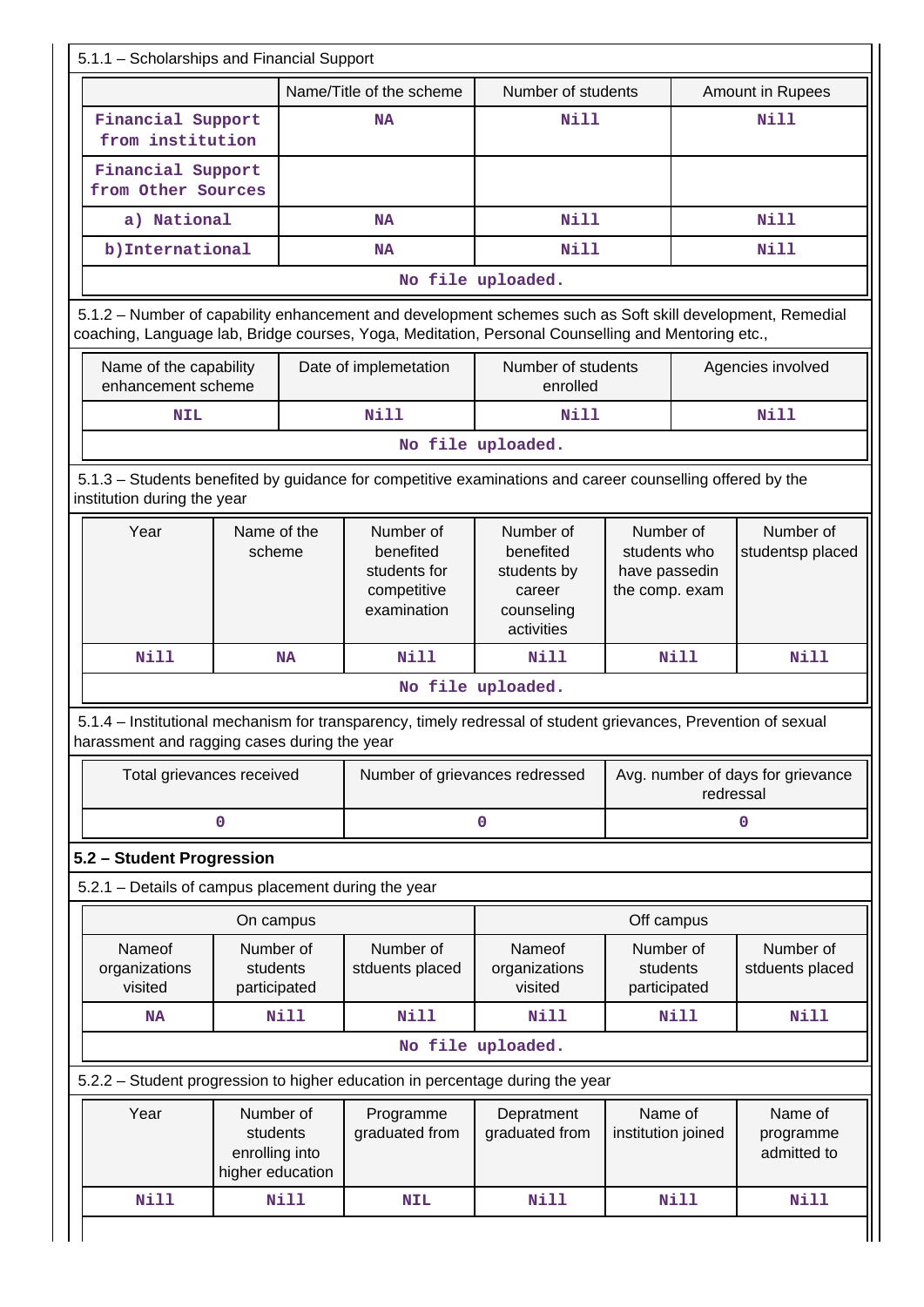|                                                                                                                                                                                                                                                                                                                                                                                                                                                                                                                                                                                                                                                                                                                                                                                                                                                                                                                                                                                                                                                                        |                                                                                                                                                                                        |                           | No file uploaded.                                                        |                                         |                      |                        |  |
|------------------------------------------------------------------------------------------------------------------------------------------------------------------------------------------------------------------------------------------------------------------------------------------------------------------------------------------------------------------------------------------------------------------------------------------------------------------------------------------------------------------------------------------------------------------------------------------------------------------------------------------------------------------------------------------------------------------------------------------------------------------------------------------------------------------------------------------------------------------------------------------------------------------------------------------------------------------------------------------------------------------------------------------------------------------------|----------------------------------------------------------------------------------------------------------------------------------------------------------------------------------------|---------------------------|--------------------------------------------------------------------------|-----------------------------------------|----------------------|------------------------|--|
|                                                                                                                                                                                                                                                                                                                                                                                                                                                                                                                                                                                                                                                                                                                                                                                                                                                                                                                                                                                                                                                                        | 5.2.3 - Students qualifying in state/ national/ international level examinations during the year<br>(eg:NET/SET/SLET/GATE/GMAT/CAT/GRE/TOFEL/Civil Services/State Government Services) |                           |                                                                          |                                         |                      |                        |  |
|                                                                                                                                                                                                                                                                                                                                                                                                                                                                                                                                                                                                                                                                                                                                                                                                                                                                                                                                                                                                                                                                        | <b>Items</b>                                                                                                                                                                           |                           |                                                                          | Number of students selected/ qualifying |                      |                        |  |
|                                                                                                                                                                                                                                                                                                                                                                                                                                                                                                                                                                                                                                                                                                                                                                                                                                                                                                                                                                                                                                                                        | <b>NET</b>                                                                                                                                                                             |                           |                                                                          | 1                                       |                      |                        |  |
|                                                                                                                                                                                                                                                                                                                                                                                                                                                                                                                                                                                                                                                                                                                                                                                                                                                                                                                                                                                                                                                                        | Any Other                                                                                                                                                                              |                           |                                                                          |                                         | 5                    |                        |  |
|                                                                                                                                                                                                                                                                                                                                                                                                                                                                                                                                                                                                                                                                                                                                                                                                                                                                                                                                                                                                                                                                        |                                                                                                                                                                                        |                           | View File                                                                |                                         |                      |                        |  |
|                                                                                                                                                                                                                                                                                                                                                                                                                                                                                                                                                                                                                                                                                                                                                                                                                                                                                                                                                                                                                                                                        | 5.2.4 – Sports and cultural activities / competitions organised at the institution level during the year                                                                               |                           |                                                                          |                                         |                      |                        |  |
| Activity<br>Level<br><b>Number of Participants</b>                                                                                                                                                                                                                                                                                                                                                                                                                                                                                                                                                                                                                                                                                                                                                                                                                                                                                                                                                                                                                     |                                                                                                                                                                                        |                           |                                                                          |                                         |                      |                        |  |
|                                                                                                                                                                                                                                                                                                                                                                                                                                                                                                                                                                                                                                                                                                                                                                                                                                                                                                                                                                                                                                                                        | ΝA                                                                                                                                                                                     |                           | Nill                                                                     |                                         | <b>Nill</b>          |                        |  |
|                                                                                                                                                                                                                                                                                                                                                                                                                                                                                                                                                                                                                                                                                                                                                                                                                                                                                                                                                                                                                                                                        |                                                                                                                                                                                        |                           | No file uploaded.                                                        |                                         |                      |                        |  |
|                                                                                                                                                                                                                                                                                                                                                                                                                                                                                                                                                                                                                                                                                                                                                                                                                                                                                                                                                                                                                                                                        | 5.3 - Student Participation and Activities                                                                                                                                             |                           |                                                                          |                                         |                      |                        |  |
|                                                                                                                                                                                                                                                                                                                                                                                                                                                                                                                                                                                                                                                                                                                                                                                                                                                                                                                                                                                                                                                                        | 5.3.1 – Number of awards/medals for outstanding performance in sports/cultural activities at national/international<br>level (award for a team event should be counted as one)         |                           |                                                                          |                                         |                      |                        |  |
| Year                                                                                                                                                                                                                                                                                                                                                                                                                                                                                                                                                                                                                                                                                                                                                                                                                                                                                                                                                                                                                                                                   | Name of the<br>award/medal                                                                                                                                                             | National/<br>Internaional | Number of<br>Number of<br>awards for<br>awards for<br>Cultural<br>Sports |                                         | Student ID<br>number | Name of the<br>student |  |
| <b>Nill</b>                                                                                                                                                                                                                                                                                                                                                                                                                                                                                                                                                                                                                                                                                                                                                                                                                                                                                                                                                                                                                                                            | <b>NIL</b>                                                                                                                                                                             | <b>Nill</b>               | Nill                                                                     | Nill                                    | Nill                 | Nill                   |  |
|                                                                                                                                                                                                                                                                                                                                                                                                                                                                                                                                                                                                                                                                                                                                                                                                                                                                                                                                                                                                                                                                        |                                                                                                                                                                                        |                           | No file uploaded.                                                        |                                         |                      |                        |  |
| bodies/committees of the institution (maximum 500 words)<br>The Class Representatives of both the semesters are members of Government Body.<br>The Student Council is very active and responsible for all student activities<br>throughout the year. They also act as the liaison between the Principal,<br>faculty and the student body as a whole. A few selected members of Student<br>committee are also members of the ICC. They sit in at meetings and their<br>suggestion are given due consideration. The CRs' meet the Principal daily for<br>30 minutes to consider, evaluate, plan and conduct student and Society<br>activities in college. The honorable Principal of our College along with the<br>CR's and student members' suggestion presents the annual report of the college<br>on Foundation day. The GB members along with Principal, Faculty, and Student<br>members discuss and dialogue all activities related with the college.<br>5.4 - Alumni Engagement<br>5.4.1 - Whether the institution has registered Alumni Association?<br><b>No</b> |                                                                                                                                                                                        |                           |                                                                          |                                         |                      |                        |  |
| 5.4.2 - No. of enrolled Alumni:                                                                                                                                                                                                                                                                                                                                                                                                                                                                                                                                                                                                                                                                                                                                                                                                                                                                                                                                                                                                                                        |                                                                                                                                                                                        |                           |                                                                          |                                         |                      |                        |  |
|                                                                                                                                                                                                                                                                                                                                                                                                                                                                                                                                                                                                                                                                                                                                                                                                                                                                                                                                                                                                                                                                        |                                                                                                                                                                                        |                           | 0                                                                        |                                         |                      |                        |  |
|                                                                                                                                                                                                                                                                                                                                                                                                                                                                                                                                                                                                                                                                                                                                                                                                                                                                                                                                                                                                                                                                        | 5.4.3 - Alumni contribution during the year (in Rupees):                                                                                                                               |                           |                                                                          |                                         |                      |                        |  |
|                                                                                                                                                                                                                                                                                                                                                                                                                                                                                                                                                                                                                                                                                                                                                                                                                                                                                                                                                                                                                                                                        |                                                                                                                                                                                        |                           | 0                                                                        |                                         |                      |                        |  |
|                                                                                                                                                                                                                                                                                                                                                                                                                                                                                                                                                                                                                                                                                                                                                                                                                                                                                                                                                                                                                                                                        | 5.4.4 - Meetings/activities organized by Alumni Association:                                                                                                                           |                           |                                                                          |                                         |                      |                        |  |
|                                                                                                                                                                                                                                                                                                                                                                                                                                                                                                                                                                                                                                                                                                                                                                                                                                                                                                                                                                                                                                                                        |                                                                                                                                                                                        |                           | 0                                                                        |                                         |                      |                        |  |
|                                                                                                                                                                                                                                                                                                                                                                                                                                                                                                                                                                                                                                                                                                                                                                                                                                                                                                                                                                                                                                                                        | <b>CRITERION VI - GOVERNANCE, LEADERSHIP AND MANAGEMENT</b>                                                                                                                            |                           |                                                                          |                                         |                      |                        |  |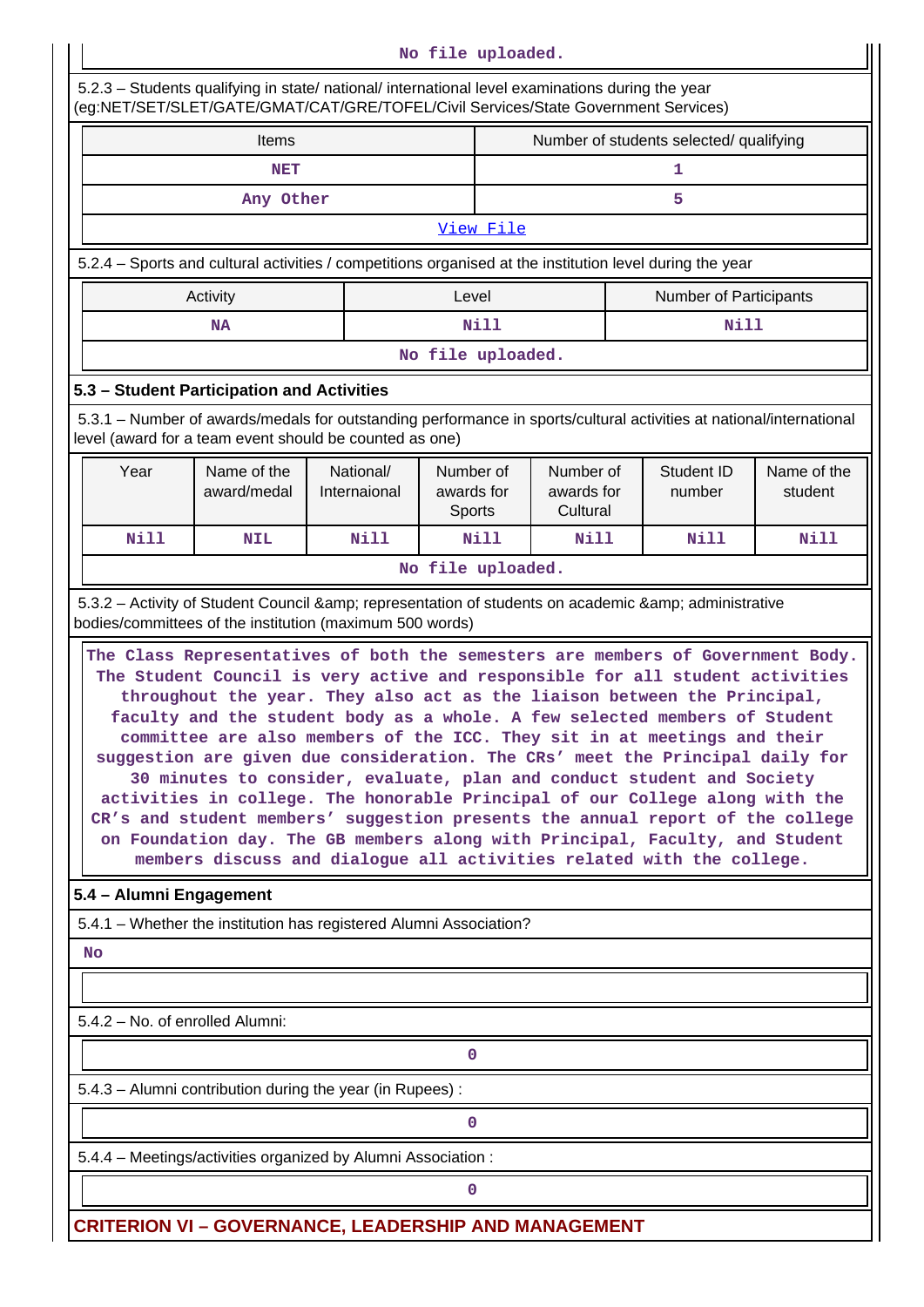**6.1 – Institutional Vision and Leadership**

 6.1.1 – Mention two practices of decentralization and participative management during the last year (maximum 500 words)

 **Finance Committee (for financial planning and implementation) involves the participation of teachers and non-teaching staff. Every grant to the college is discussed in this committee. Budgets for the college at the beginning of the academic year also form part of the discussions. There is a College Development Committee with members from faculty, architects, engineers, contractors and office staff to assist with the planning and execution of extension of the college and planning for infrastructure associated with the new wing.**

6.1.2 – Does the institution have a Management Information System (MIS)?

#### **Partial**

#### **6.2 – Strategy Development and Deployment**

6.2.1 – Quality improvement strategies adopted by the institution for each of the following (with in 100 words each):

| <b>Strategy Type</b>                                          | Details                                                                                                                                                                                                                                                                                                                                                                                                                                                                                                                                                                                                          |
|---------------------------------------------------------------|------------------------------------------------------------------------------------------------------------------------------------------------------------------------------------------------------------------------------------------------------------------------------------------------------------------------------------------------------------------------------------------------------------------------------------------------------------------------------------------------------------------------------------------------------------------------------------------------------------------|
| Curriculum Development                                        | Curriculum is set by the University.<br>Academic mentoring of students is done<br>by the teachers.                                                                                                                                                                                                                                                                                                                                                                                                                                                                                                               |
| Teaching and Learning                                         | Seminars, Debates, Group Discussion<br>regular use of ICT in classrooms<br>contributed to enhancement of Teaching-<br>Learning. A Virtual class room has been<br>furnished this benefit of the B.Ed.<br>students. The B.Ed. students will go<br>for school internship to different<br>schools in an around Darjeeling town.                                                                                                                                                                                                                                                                                      |
| Examination and Evaluation                                    | All year round evaluation through<br>class tests, tutorials, student<br>seminars/presentations keeps the<br>students in touch with their subject.<br>It also enhances and helps students<br>grow in confidence for University<br>examinations. Results of University<br>examinations are published online and<br>marks for internal test/examination are<br>given on the notice board. The students<br>also receive a hard copy of the results<br>after signing them. Parent- teacher<br>meetings are conducted for students who<br>have low attendance and are those who<br>have not performed well in college. |
| Research and Development                                      | The Research Cell holds regular<br>meetings and programmes and<br>presentations to broaden the academic<br>perspectives.                                                                                                                                                                                                                                                                                                                                                                                                                                                                                         |
| Library, ICT and Physical<br>Infrastructure / Instrumentation | New computer were purchased.<br>books and Journals were added in the<br>college Library. WIfi facility was<br>provided for students in the Library. A<br>conference room was furnished.                                                                                                                                                                                                                                                                                                                                                                                                                          |
| Human Resource Management                                     | An annual staff development seminar                                                                                                                                                                                                                                                                                                                                                                                                                                                                                                                                                                              |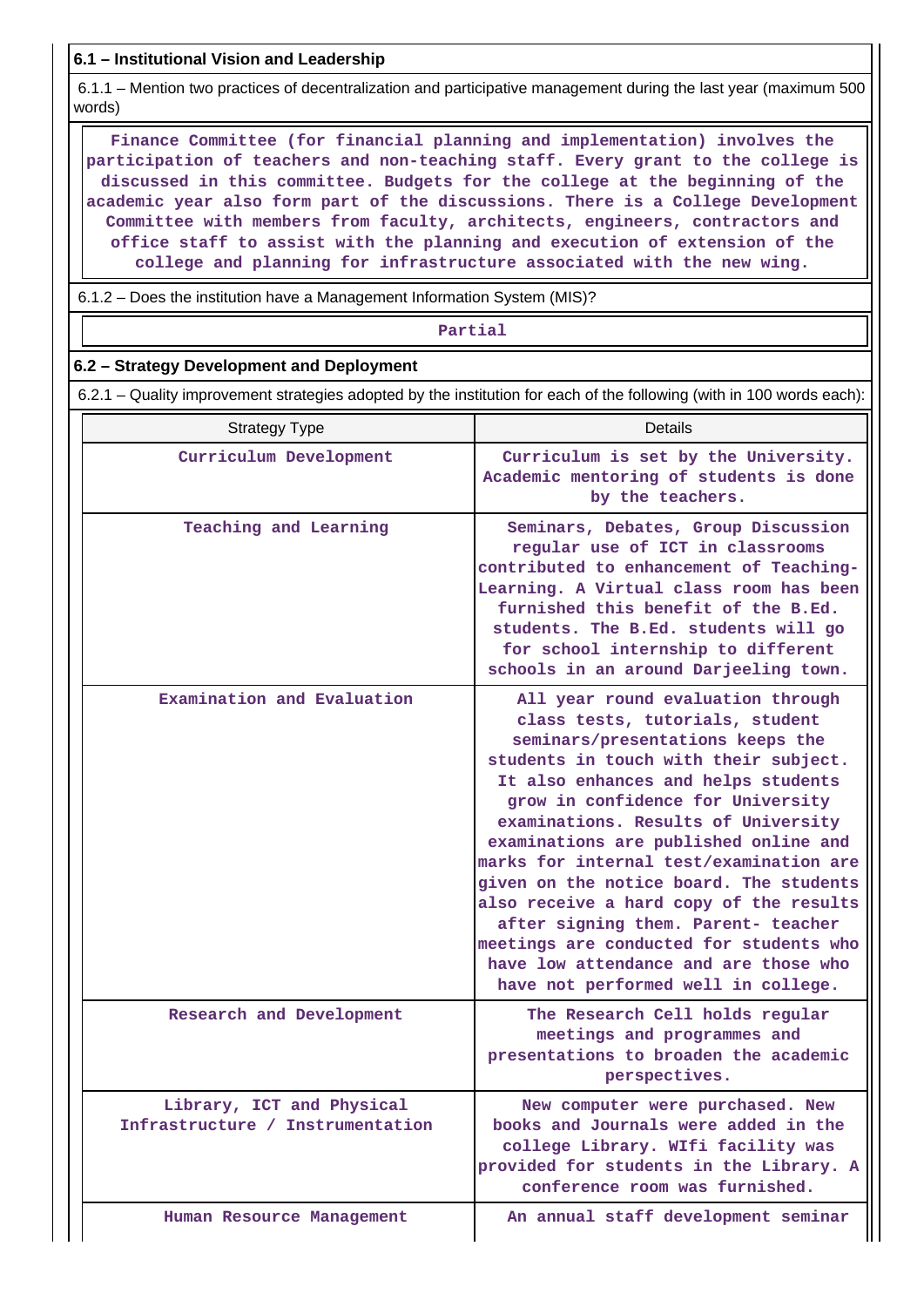|                                      | was conducted for all the teaching<br>staff. Student's Day was organized for<br>their motivation.                                                                                                                                                                       |
|--------------------------------------|-------------------------------------------------------------------------------------------------------------------------------------------------------------------------------------------------------------------------------------------------------------------------|
| Industry Interaction / Collaboration | Institution does not have<br>collaboration with any industry.                                                                                                                                                                                                           |
| Admission of Students                | Admissions are accomplished through<br>online mode only. Admission related<br>application forms are uploaded on<br>college website. On the basis of merit<br>only selection of the candidates is<br>done. Reserved Category candidates are<br>selected as per the Govt. |

6.2.2 – Implementation of e-governance in areas of operations:

| E-governace area              | Details                                                                                                                                                                                                                                                                                                                                                                                                                                                        |  |  |  |
|-------------------------------|----------------------------------------------------------------------------------------------------------------------------------------------------------------------------------------------------------------------------------------------------------------------------------------------------------------------------------------------------------------------------------------------------------------------------------------------------------------|--|--|--|
| Planning and Development      | There is a College Development<br>Committee with members from faculty,<br>architects, engineers, contractors and<br>office staff to assist with the<br>planning and execution of extension of<br>the college and planning for<br>infrastructure associated with the new<br>wing. The Finance Committee, comprising<br>teachers, non-teaching staff, discusses<br>financial matters regarding grants<br>received, needs of college so as to<br>plan and budget. |  |  |  |
| Administration                | The website displays notices before<br>admission, and reports of recent events<br>written by students. Most of the<br>Accounts documentation is digitally<br>maintained, student information<br>likewise.                                                                                                                                                                                                                                                      |  |  |  |
| Finance and Accounts          | Finance Committee (for financial<br>planning and implementation) involves<br>the participation of teachers and<br>nonteaching staff. Every grant to the<br>college is discussed in this committee.<br>Budgets for each college at the<br>beginning of the academic year also<br>form part of the discussions. The<br>Library committee prepares and plans<br>for the book budget with individual<br>departments.                                               |  |  |  |
| Student Admission and Support | The CR liaison between the students<br>and the staff. Academic support is<br>provided to weak students. The Library<br>welcomes students for reference and<br>study. A Book Bank is also available.<br>In case of serious illness, students<br>are visited in hospital by staff and<br>companions. So too during bereavement<br>of family members                                                                                                              |  |  |  |
| Examination                   | Examination is conducted by the<br>WBUTTEPA (University)                                                                                                                                                                                                                                                                                                                                                                                                       |  |  |  |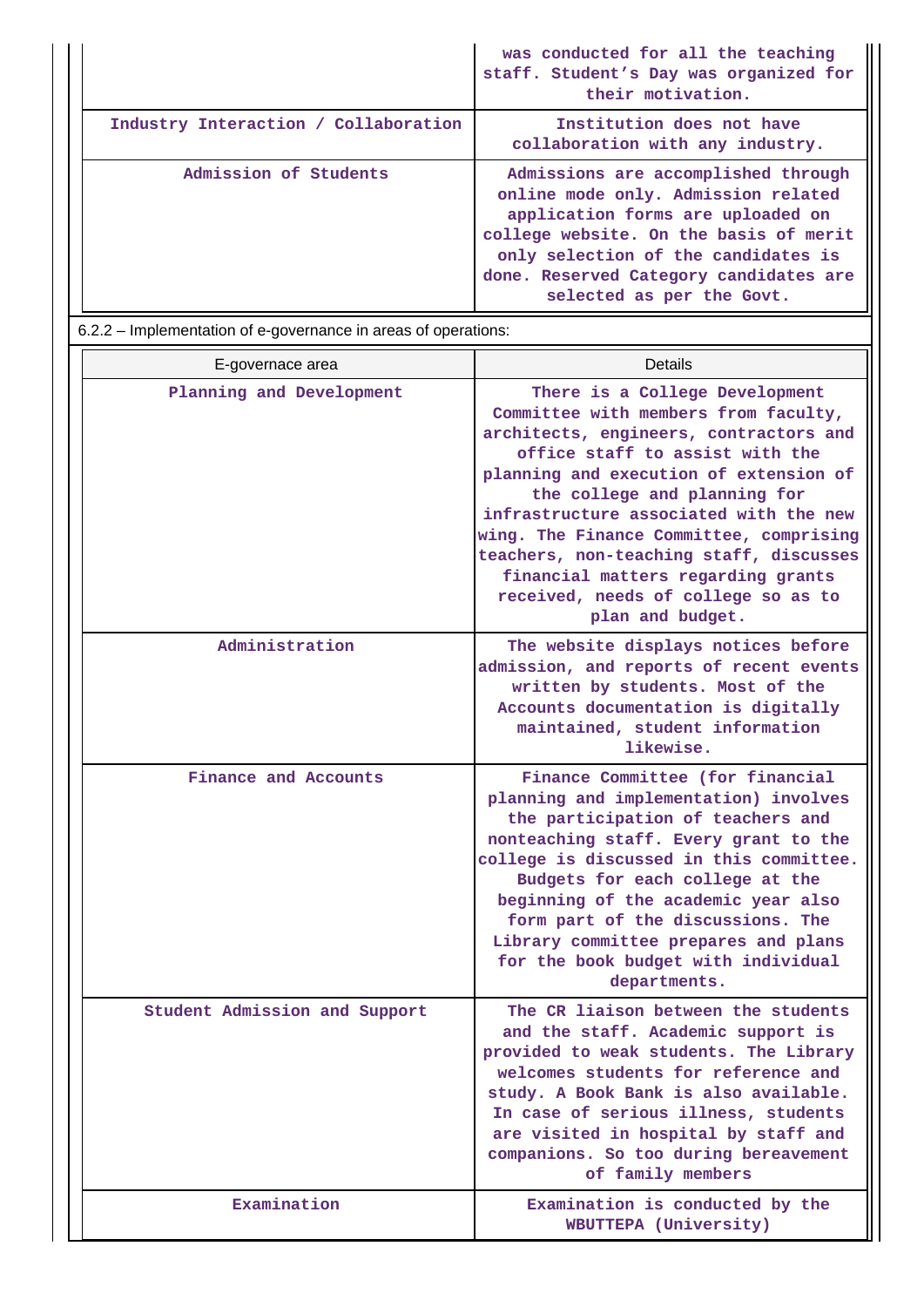| 6.3 - Faculty Empowerment Strategies                                                                                                                                                                 |                                                                                                                                                                 |           |          |                                                |                                                                                     |                   |             |                                                                             |                                                  |                   |                                                      |                                                                                                               |
|------------------------------------------------------------------------------------------------------------------------------------------------------------------------------------------------------|-----------------------------------------------------------------------------------------------------------------------------------------------------------------|-----------|----------|------------------------------------------------|-------------------------------------------------------------------------------------|-------------------|-------------|-----------------------------------------------------------------------------|--------------------------------------------------|-------------------|------------------------------------------------------|---------------------------------------------------------------------------------------------------------------|
| 6.3.1 – Teachers provided with financial support to attend conferences / workshops and towards membership fee<br>of professional bodies during the year                                              |                                                                                                                                                                 |           |          |                                                |                                                                                     |                   |             |                                                                             |                                                  |                   |                                                      |                                                                                                               |
|                                                                                                                                                                                                      | Year<br>Name of Teacher                                                                                                                                         |           |          |                                                | Name of conference/<br>workshop attended<br>for which financial<br>support provided |                   |             | Name of the<br>professional body for<br>which membership<br>fee is provided |                                                  | Amount of support |                                                      |                                                                                                               |
|                                                                                                                                                                                                      | Nill                                                                                                                                                            |           |          | Nill                                           |                                                                                     |                   | <b>NIL</b>  |                                                                             | <b>Nill</b>                                      |                   | <b>Nill</b>                                          |                                                                                                               |
|                                                                                                                                                                                                      |                                                                                                                                                                 |           |          |                                                |                                                                                     | No file uploaded. |             |                                                                             |                                                  |                   |                                                      |                                                                                                               |
|                                                                                                                                                                                                      | 6.3.2 – Number of professional development / administrative training programmes organized by the College for<br>teaching and non teaching staff during the year |           |          |                                                |                                                                                     |                   |             |                                                                             |                                                  |                   |                                                      |                                                                                                               |
|                                                                                                                                                                                                      | Year<br>Title of the<br>professional<br>development<br>programme<br>organised for<br>teaching staff                                                             |           |          | Title of the<br>training<br>programme<br>staff | From date<br>administrative<br>organised for<br>non-teaching                        |                   | To Date     |                                                                             | Number of<br>participants<br>(Teaching<br>staff) |                   | Number of<br>participants<br>(non-teaching<br>staff) |                                                                                                               |
|                                                                                                                                                                                                      | <b>Nill</b>                                                                                                                                                     |           | Nill     |                                                | <b>NIL</b>                                                                          |                   | <b>Nill</b> |                                                                             | <b>Nill</b>                                      | <b>Nill</b>       |                                                      | <b>Nill</b>                                                                                                   |
|                                                                                                                                                                                                      |                                                                                                                                                                 |           |          |                                                |                                                                                     | No file uploaded. |             |                                                                             |                                                  |                   |                                                      |                                                                                                               |
|                                                                                                                                                                                                      | Course, Short Term Course, Faculty Development Programmes during the year                                                                                       |           |          |                                                |                                                                                     |                   |             |                                                                             |                                                  |                   |                                                      | 6.3.3 - No. of teachers attending professional development programmes, viz., Orientation Programme, Refresher |
|                                                                                                                                                                                                      | Title of the<br>Number of teachers<br>professional<br>who attended<br>development<br>programme                                                                  |           |          | From Date                                      |                                                                                     |                   | To date     |                                                                             | Duration                                         |                   |                                                      |                                                                                                               |
|                                                                                                                                                                                                      | <b>NIL</b>                                                                                                                                                      |           |          | <b>Nill</b>                                    | <b>Nill</b>                                                                         |                   |             | <b>Nill</b>                                                                 |                                                  | <b>Nill</b>       |                                                      |                                                                                                               |
|                                                                                                                                                                                                      |                                                                                                                                                                 |           |          |                                                | No file uploaded.                                                                   |                   |             |                                                                             |                                                  |                   |                                                      |                                                                                                               |
|                                                                                                                                                                                                      | 6.3.4 – Faculty and Staff recruitment (no. for permanent recruitment):                                                                                          |           |          |                                                |                                                                                     |                   |             |                                                                             |                                                  |                   |                                                      |                                                                                                               |
|                                                                                                                                                                                                      |                                                                                                                                                                 |           | Teaching |                                                |                                                                                     |                   |             |                                                                             |                                                  | Non-teaching      |                                                      |                                                                                                               |
|                                                                                                                                                                                                      | Permanent                                                                                                                                                       |           |          |                                                | <b>Full Time</b>                                                                    |                   |             |                                                                             | Permanent                                        |                   | <b>Full Time</b>                                     |                                                                                                               |
|                                                                                                                                                                                                      | 0                                                                                                                                                               |           |          |                                                | 0<br>0                                                                              |                   |             |                                                                             | 0                                                |                   |                                                      |                                                                                                               |
|                                                                                                                                                                                                      | $6.3.5$ – Welfare schemes for                                                                                                                                   |           |          |                                                |                                                                                     |                   |             |                                                                             |                                                  |                   |                                                      |                                                                                                               |
|                                                                                                                                                                                                      |                                                                                                                                                                 | Teaching  |          |                                                |                                                                                     | Non-teaching      |             |                                                                             |                                                  |                   | <b>Students</b>                                      |                                                                                                               |
|                                                                                                                                                                                                      |                                                                                                                                                                 | 0         |          |                                                |                                                                                     |                   | 0           |                                                                             |                                                  |                   | 0                                                    |                                                                                                               |
|                                                                                                                                                                                                      | 6.4 - Financial Management and Resource Mobilization                                                                                                            |           |          |                                                |                                                                                     |                   |             |                                                                             |                                                  |                   |                                                      |                                                                                                               |
|                                                                                                                                                                                                      | 6.4.1 – Institution conducts internal and external financial audits regularly (with in 100 words each)                                                          |           |          |                                                |                                                                                     |                   |             |                                                                             |                                                  |                   |                                                      |                                                                                                               |
| Both internal and external financial audits of the college is done annually.<br>Internal and external financial audits of the college is done by the by DPI,<br>Bikash Bhavan, Govt. of West Bengal. |                                                                                                                                                                 |           |          |                                                |                                                                                     |                   |             |                                                                             |                                                  |                   |                                                      |                                                                                                               |
| 6.4.2 - Funds / Grants received from management, non-government bodies, individuals, philanthropies during the<br>year(not covered in Criterion III)                                                 |                                                                                                                                                                 |           |          |                                                |                                                                                     |                   |             |                                                                             |                                                  |                   |                                                      |                                                                                                               |
| Name of the non government<br>funding agencies /individuals                                                                                                                                          |                                                                                                                                                                 |           |          |                                                | Funds/ Grnats received in Rs.                                                       |                   |             |                                                                             | Purpose                                          |                   |                                                      |                                                                                                               |
|                                                                                                                                                                                                      |                                                                                                                                                                 | <b>NA</b> |          |                                                |                                                                                     |                   | $\mathbf 0$ |                                                                             |                                                  | 0                 |                                                      |                                                                                                               |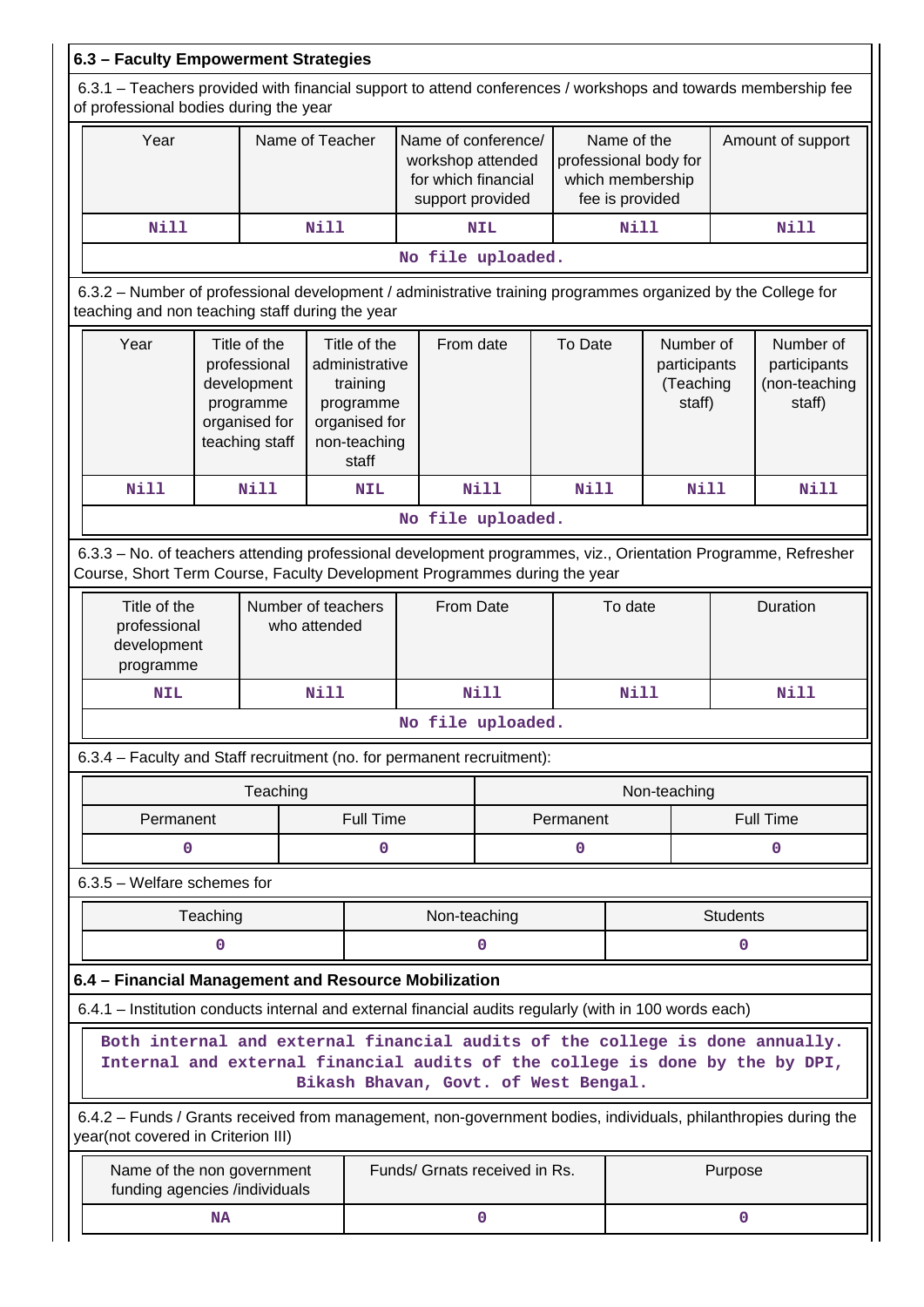| No file uploaded.                                                                     |                                                                                                                          |                                                                          |                                                                       |                                                 |                                                                                                                                                                |  |  |  |  |
|---------------------------------------------------------------------------------------|--------------------------------------------------------------------------------------------------------------------------|--------------------------------------------------------------------------|-----------------------------------------------------------------------|-------------------------------------------------|----------------------------------------------------------------------------------------------------------------------------------------------------------------|--|--|--|--|
| 6.4.3 - Total corpus fund generated                                                   |                                                                                                                          |                                                                          |                                                                       |                                                 |                                                                                                                                                                |  |  |  |  |
| $\mathbf 0$                                                                           |                                                                                                                          |                                                                          |                                                                       |                                                 |                                                                                                                                                                |  |  |  |  |
| 6.5 - Internal Quality Assurance System                                               |                                                                                                                          |                                                                          |                                                                       |                                                 |                                                                                                                                                                |  |  |  |  |
| 6.5.1 – Whether Academic and Administrative Audit (AAA) has been done?                |                                                                                                                          |                                                                          |                                                                       |                                                 |                                                                                                                                                                |  |  |  |  |
| External<br>Internal<br><b>Audit Type</b>                                             |                                                                                                                          |                                                                          |                                                                       |                                                 |                                                                                                                                                                |  |  |  |  |
|                                                                                       | Yes/No                                                                                                                   | Agency                                                                   |                                                                       | Yes/No<br>Authority                             |                                                                                                                                                                |  |  |  |  |
| Academic                                                                              | Yes                                                                                                                      | Bhavan, Govt.<br>of West Bengal.                                         | DPI, Bikash<br>DPI, Bikash<br>Yes<br>Bhavan, Govt.<br>of West Bengal. |                                                 |                                                                                                                                                                |  |  |  |  |
| Administrative                                                                        | Yes                                                                                                                      | Bhavan, Govt.<br>of West Bengal.                                         | DPI, Bikash                                                           | DPI, Bikash<br>Bhavan, Govt.<br>of West Bengal. |                                                                                                                                                                |  |  |  |  |
| 6.5.2 – Activities and support from the Parent – Teacher Association (at least three) |                                                                                                                          |                                                                          |                                                                       |                                                 |                                                                                                                                                                |  |  |  |  |
| 6.5.3 – Development programmes for support staff (at least three)                     |                                                                                                                          | is given to the student whenever they require.                           |                                                                       |                                                 | Parents contacted on a monthly basis regarding low attendance. Parents may be<br>also contacted if the student academic performance is poor. Financial support |  |  |  |  |
|                                                                                       |                                                                                                                          | Financial support is given to the staff by the institution. SRBT College |                                                                       |                                                 |                                                                                                                                                                |  |  |  |  |
|                                                                                       |                                                                                                                          | Society for Non-teaching staff. Group Insurance.                         |                                                                       |                                                 |                                                                                                                                                                |  |  |  |  |
| 6.5.4 – Post Accreditation initiative(s) (mention at least three)                     |                                                                                                                          |                                                                          |                                                                       |                                                 |                                                                                                                                                                |  |  |  |  |
|                                                                                       | Extension of Library. New Books and Journals were added in the Library. New<br>computer were purchased with Wifi facilty |                                                                          |                                                                       |                                                 |                                                                                                                                                                |  |  |  |  |
| 6.5.5 - Internal Quality Assurance System Details                                     |                                                                                                                          |                                                                          |                                                                       |                                                 |                                                                                                                                                                |  |  |  |  |
|                                                                                       | a) Submission of Data for AISHE portal                                                                                   |                                                                          |                                                                       | Yes                                             |                                                                                                                                                                |  |  |  |  |
|                                                                                       | b) Participation in NIRF                                                                                                 |                                                                          |                                                                       | <b>No</b>                                       |                                                                                                                                                                |  |  |  |  |
|                                                                                       | c)ISO certification                                                                                                      |                                                                          | <b>No</b>                                                             |                                                 |                                                                                                                                                                |  |  |  |  |
|                                                                                       | d)NBA or any other quality audit                                                                                         |                                                                          | Yes                                                                   |                                                 |                                                                                                                                                                |  |  |  |  |
| 6.5.6 - Number of Quality Initiatives undertaken during the year                      |                                                                                                                          |                                                                          |                                                                       |                                                 |                                                                                                                                                                |  |  |  |  |
| Year                                                                                  | Name of quality<br>initiative by IQAC                                                                                    | Date of<br>conducting IQAC                                               | <b>Duration From</b>                                                  | <b>Duration To</b>                              | Number of<br>participants                                                                                                                                      |  |  |  |  |
| 2019                                                                                  | Development<br>of the<br>College<br>Building<br>under RUSA                                                               | 09/12/2019                                                               | <b>Nill</b>                                                           | <b>Nill</b>                                     | 12                                                                                                                                                             |  |  |  |  |
| 2019                                                                                  | Beautifica<br>tion of the<br>college                                                                                     | 09/12/2019                                                               | Nill                                                                  | <b>Nill</b>                                     | 100                                                                                                                                                            |  |  |  |  |
| 2019                                                                                  | Development<br>of the<br>quality                                                                                         | 09/12/2019                                                               | <b>Nill</b>                                                           | <b>Nill</b>                                     | 120                                                                                                                                                            |  |  |  |  |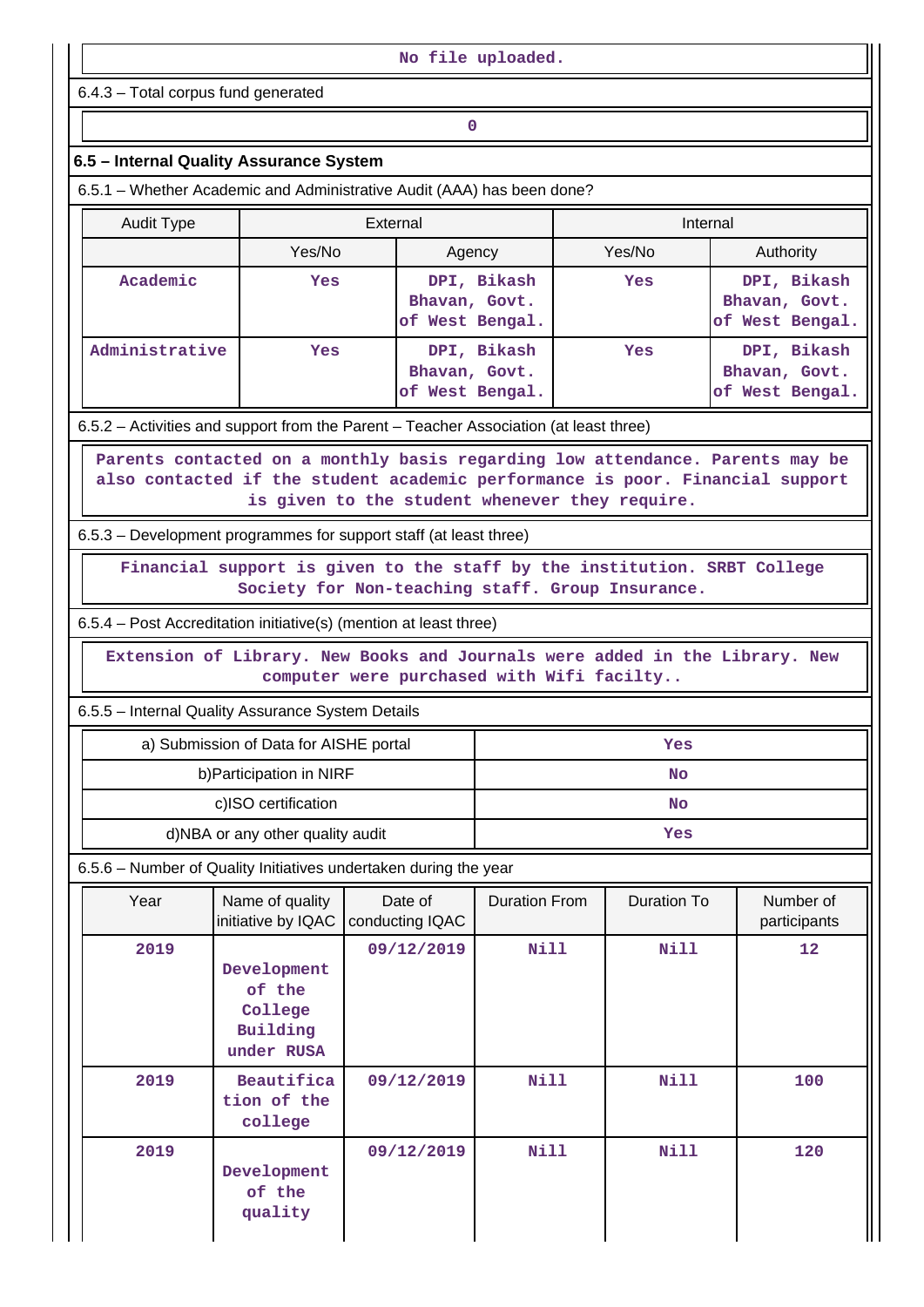|                                                                                                                                                                                                                              | culture in<br>the<br>institution                                                            |                                                                                                   |                                                                                       |                   |                          |                       |                            |                        |                                                     |
|------------------------------------------------------------------------------------------------------------------------------------------------------------------------------------------------------------------------------|---------------------------------------------------------------------------------------------|---------------------------------------------------------------------------------------------------|---------------------------------------------------------------------------------------|-------------------|--------------------------|-----------------------|----------------------------|------------------------|-----------------------------------------------------|
| 2020                                                                                                                                                                                                                         | Discussion<br>of the<br>Covid-19                                                            |                                                                                                   | 27/11/2020                                                                            | Nill              |                          |                       | Nill                       |                        | 50                                                  |
|                                                                                                                                                                                                                              | Situation                                                                                   |                                                                                                   |                                                                                       |                   |                          |                       |                            |                        |                                                     |
|                                                                                                                                                                                                                              |                                                                                             |                                                                                                   |                                                                                       | View File         |                          |                       |                            |                        |                                                     |
| CRITERION VII – INSTITUTIONAL VALUES AND BEST PRACTICES                                                                                                                                                                      |                                                                                             |                                                                                                   |                                                                                       |                   |                          |                       |                            |                        |                                                     |
| 7.1 - Institutional Values and Social Responsibilities                                                                                                                                                                       |                                                                                             |                                                                                                   |                                                                                       |                   |                          |                       |                            |                        |                                                     |
| 7.1.1 – Gender Equity (Number of gender equity promotion programmes organized by the institution during the<br>year)                                                                                                         |                                                                                             |                                                                                                   |                                                                                       |                   |                          |                       |                            |                        |                                                     |
| Title of the<br>programme                                                                                                                                                                                                    |                                                                                             | Period from                                                                                       |                                                                                       | Period To         |                          |                       | Number of Participants     |                        |                                                     |
|                                                                                                                                                                                                                              |                                                                                             |                                                                                                   |                                                                                       |                   |                          | Female                |                            | Male                   |                                                     |
| <b>NIL</b>                                                                                                                                                                                                                   |                                                                                             | <b>Nill</b>                                                                                       |                                                                                       | <b>Nill</b>       |                          | Nill                  |                            | Nill                   |                                                     |
| 7.1.2 - Environmental Consciousness and Sustainability/Alternate Energy initiatives such as:                                                                                                                                 |                                                                                             |                                                                                                   |                                                                                       |                   |                          |                       |                            |                        |                                                     |
|                                                                                                                                                                                                                              |                                                                                             |                                                                                                   | Percentage of power requirement of the University met by the renewable energy sources |                   |                          |                       |                            |                        |                                                     |
| College initiates the campus cleaning programme by the student trainees on<br>monthly basis. Plantation of flowers, trees. etc. Vermicomposting done by the<br>staff and trainees. College is declared as Smoking Free Zone. |                                                                                             |                                                                                                   |                                                                                       |                   |                          |                       |                            |                        |                                                     |
| 7.1.3 - Differently abled (Divyangjan) friendliness                                                                                                                                                                          |                                                                                             |                                                                                                   |                                                                                       |                   |                          |                       |                            |                        |                                                     |
|                                                                                                                                                                                                                              | Item facilities                                                                             |                                                                                                   |                                                                                       | Yes/No            |                          |                       | Number of beneficiaries    |                        |                                                     |
|                                                                                                                                                                                                                              | Physical facilities                                                                         |                                                                                                   |                                                                                       | Yes               |                          |                       |                            | 0                      |                                                     |
|                                                                                                                                                                                                                              | <b>Rest Rooms</b>                                                                           |                                                                                                   |                                                                                       | Yes               |                          |                       |                            | O                      |                                                     |
| 7.1.4 - Inclusion and Situatedness                                                                                                                                                                                           |                                                                                             |                                                                                                   |                                                                                       |                   |                          |                       |                            |                        |                                                     |
| Year                                                                                                                                                                                                                         | Number of<br>initiatives to<br>address<br>locational<br>advantages<br>and disadva<br>ntages | Number of<br>initiatives<br>taken to<br>engage with<br>and<br>contribute to<br>local<br>community | Date                                                                                  | Duration          |                          | Name of<br>initiative | <b>Issues</b><br>addressed |                        | Number of<br>participating<br>students<br>and staff |
|                                                                                                                                                                                                                              |                                                                                             |                                                                                                   | No Data Entered/Not Applicable !!!                                                    |                   |                          |                       |                            |                        |                                                     |
|                                                                                                                                                                                                                              |                                                                                             |                                                                                                   |                                                                                       | No file uploaded. |                          |                       |                            |                        |                                                     |
| 7.1.5 - Human Values and Professional Ethics Code of conduct (handbooks) for various stakeholders                                                                                                                            |                                                                                             |                                                                                                   |                                                                                       |                   |                          |                       |                            |                        |                                                     |
| <b>Title</b>                                                                                                                                                                                                                 |                                                                                             | Date of publication                                                                               |                                                                                       |                   | Follow up(max 100 words) |                       |                            |                        |                                                     |
| <b>Nill</b><br>Nil<br><b>NIL</b>                                                                                                                                                                                             |                                                                                             |                                                                                                   |                                                                                       |                   |                          |                       |                            |                        |                                                     |
| 7.1.6 - Activities conducted for promotion of universal Values and Ethics                                                                                                                                                    |                                                                                             |                                                                                                   |                                                                                       |                   |                          |                       |                            |                        |                                                     |
| Activity                                                                                                                                                                                                                     |                                                                                             |                                                                                                   | <b>Duration From</b>                                                                  |                   |                          | <b>Duration To</b>    |                            | Number of participants |                                                     |
| Celebration of<br>Bhanu Jayanti                                                                                                                                                                                              |                                                                                             |                                                                                                   | 13/07/2019                                                                            |                   |                          | 13/07/2019            |                            | 100                    |                                                     |
| Celebration of<br><b>Teachers Day</b>                                                                                                                                                                                        |                                                                                             |                                                                                                   | 05/09/2019                                                                            |                   | 05/09/2019<br>100        |                       |                            |                        |                                                     |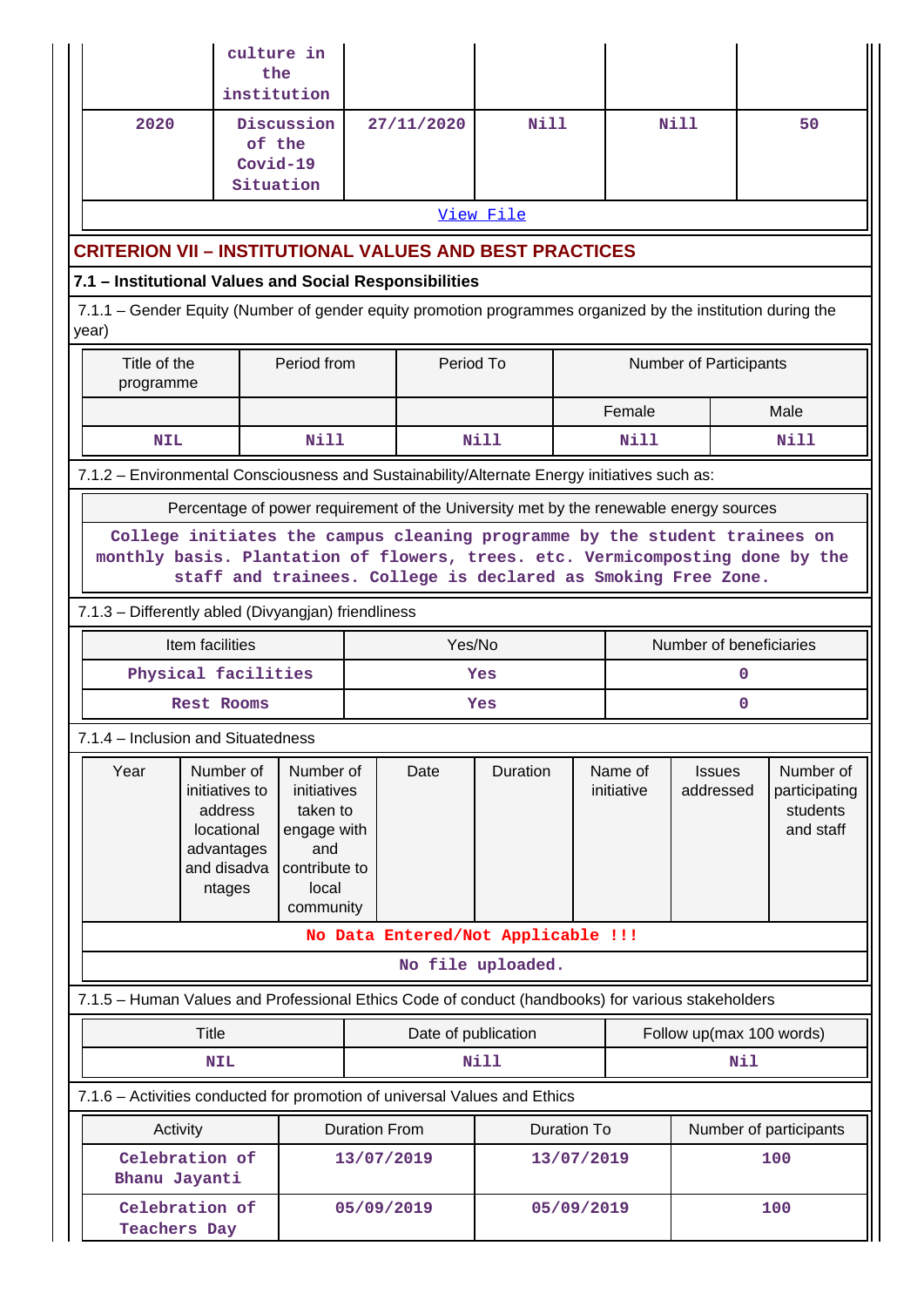| Environment Day                                                                              | 05/06/2019                                                    | 05/06/2019 | 58  |  |  |  |  |  |  |
|----------------------------------------------------------------------------------------------|---------------------------------------------------------------|------------|-----|--|--|--|--|--|--|
| Independence Day                                                                             | 15/08/2019                                                    | 15/08/2019 | 100 |  |  |  |  |  |  |
|                                                                                              | No file uploaded.                                             |            |     |  |  |  |  |  |  |
| 7.1.7 – Initiatives taken by the institution to make the campus eco-friendly (at least five) |                                                               |            |     |  |  |  |  |  |  |
|                                                                                              | Sale of seeds and saplings by students and labeling of trees. |            |     |  |  |  |  |  |  |
| Management of solid waste product and garbage.                                               |                                                               |            |     |  |  |  |  |  |  |
| Sanitization of the Institution.                                                             |                                                               |            |     |  |  |  |  |  |  |
| Drinking water facility.                                                                     |                                                               |            |     |  |  |  |  |  |  |
|                                                                                              | Proper covering of stored water.                              |            |     |  |  |  |  |  |  |

#### **7.2 – Best Practices**

7.2.1 – Describe at least two institutional best practices

 **1. Value Education through Holistic Development: The college proceeds through regular Value Education trends that are integrated into the curriculum itself. Where every day early morning the trainees seek blessings offering Pranam, joining hands together individually before the Principal, where in the Head of the Institution touches every one's head and offers Blessings and which also enchants and flourish the Indian Culture world-wide.. 2. Life Skills Development: Drama, one act play, Mimes are practiced through the skill development of the trainees towards flourishing the aesthetic, moral, spiritual, social, religious, ethical, democratic, environmental, educational values, and story-telling, Folk songs etc. It has already been included in the B.Ed. curriculum under WBUTTEPA to impart life skills to technologically competent but often spiritually and emotionally impoverished trainees, who despite their academic credentials find it difficult to cope with real life situations. Our classes focus on the need for a commitment to integrity, care, respect, Discipline, decency, reality while teaching soft skills like decisionmaking, participating in group discussions and communication strategies. It also teaches life skills to cope with gender issues, compatibility in family life and tackling with anger and stress.**

 Upload details of two best practices successfully implemented by the institution as per NAAC format in your institution website, provide the link

<http://srbtcdarjeeling.com/userfiles/file/IQAC/Best%20Practice.pdf>

#### **7.3 – Institutional Distinctiveness**

 7.3.1 – Provide the details of the performance of the institution in one area distinctive to its vision, priority and thrust in not more than 500 words

 **Shree Ramakrishna B.T. College, Darjeeling is the only Teachers Training College in India where Nepali language is taught as one of the Method Papers in B.Ed. Course. Till 1961 college was under the Calcutta University and after that college was affiliated to the North Bengal University now it is affiliated to The West Bengal University of Teachers Training, Education Planning and Administration, Kolkata. 49 of the total seats are being reserved for Nepali (those they have got proficiency in Nepali language in Higher Secondary). This is the only B.Ed. College which has introduced uniform from 1999-2000 batches for the students. A uniform is of great importance for any Institutions. It's an identity for a student and also for the institution. It signifies uniformity and equality among the students. GOALS AND OBJECTIVES To prepare academically reflective, culturally sensitive, socially responsible, pedagogically sound and technology-savvy teachers. To stimulate, educate and enable the trainees for excellence in teaching, learning research and innovation. To quip the trainees**